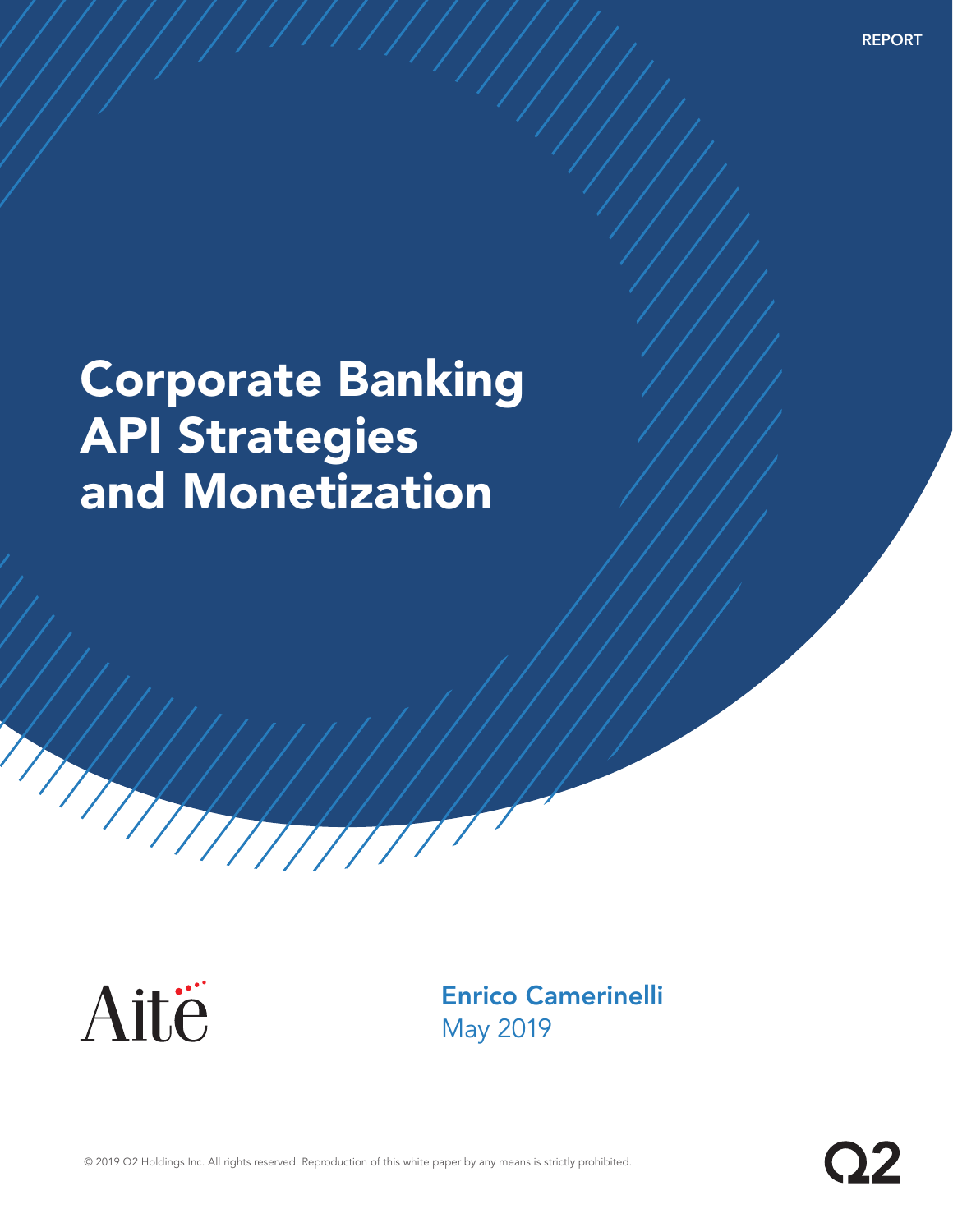

# **Corporate Banking API Strategies and Monetization**

**MAY 2019**

**Enrico Camerinelli**

© 2019 Aite Group LLC. All rights reserved. Reproduction of this report by any means is strictly prohibited. Photocopying or electronic distribution of this document or any of its contents without prior written consent of the publisher violates U.S. copyright law, and is punishable by statutory damages of up to US\$150,000 per infringement, plus attorneys' fees (17 USC 504 et seq.). Without advance permission, illegal copying includes regular photocopying, faxing, excerpting, forwarding electronically, and sharing of online access.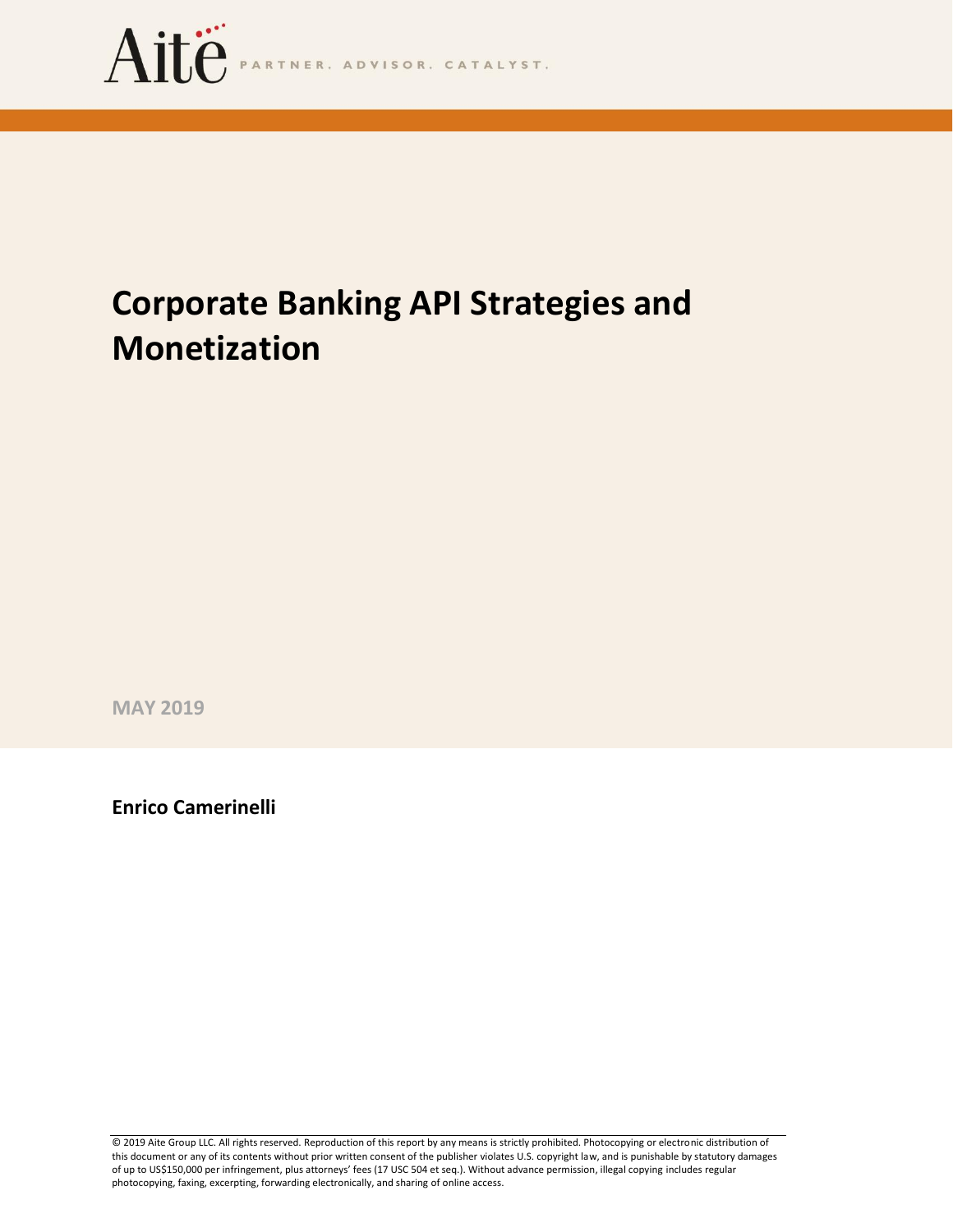### **TABLE OF CONTENTS**

## **LIST OF FIGURES**

| FIGURE 1: INFORMATION TECHNOLOGY IS NOT A MAJOR CONCERN FOR CORPORATE TREASURERS  7        |  |
|--------------------------------------------------------------------------------------------|--|
|                                                                                            |  |
|                                                                                            |  |
|                                                                                            |  |
|                                                                                            |  |
| FIGURE 6: ANALYTICS AND PROCESS IMPROVEMENT ARE BEST CANDIDATES FOR API-BASED SERVICES  11 |  |
|                                                                                            |  |
|                                                                                            |  |
|                                                                                            |  |
|                                                                                            |  |
|                                                                                            |  |
|                                                                                            |  |
|                                                                                            |  |

### **LIST OF TABLES**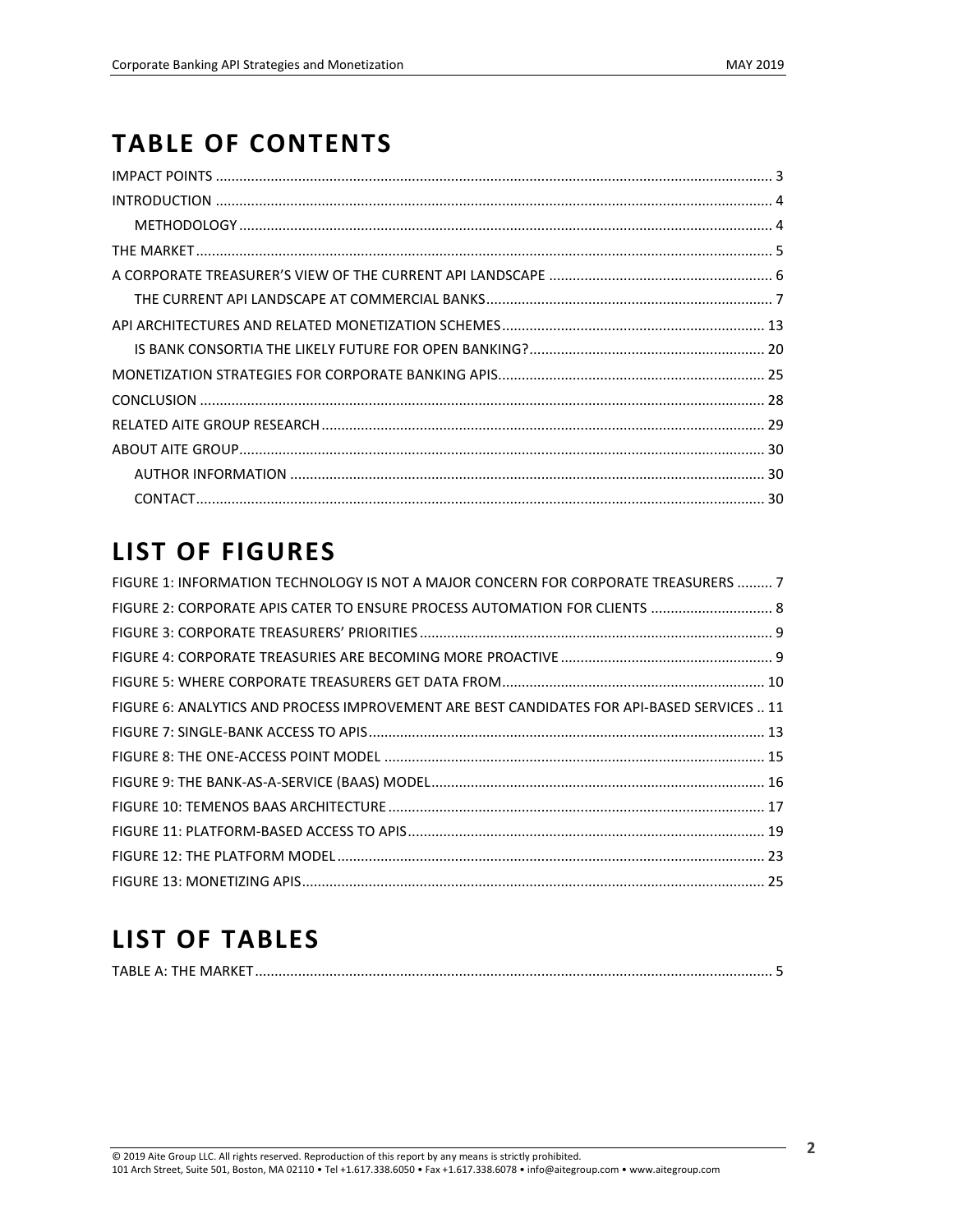### <span id="page-3-0"></span>**IMPACT POINTS**

- Open banking levels the playing field between traditional incumbent financial services providers and new disruptors, but corporate banks still lead in market expertise and business services delivery.
- Most banks have fixed compliance requests to open their bank accounts to retail customers. They now want to transfer the gained experience to corporate application programming interfaces (APIs) that address transactions with higher volume and profits.
- Banks are opening their systems to external partners and clients via APIs under the threat of losing control of the user interaction with their clients.
- In order to maintain the direct and captive relationship with their own corporate clients, banks are building their own API-based catalogs with high separation walls from other institutions.
- Corporate treasurers are continuously demanding a single point of entry to access the services from multiple banks without having to hop from one user interface to the other. Therefore, single-bank platforms are passing away.
- Aite Group anticipates that banks will partner together in consortia-based platforms to harmonize the different legacy and proprietary API standards, while regaining a collective control of the business relationship with the clients they are now at risk to lose. Banks will access new origination channels with the opportunity to grow existing and build new revenue streams.
- Competition between banks will shift from holding the individual relationship with the client to servicing the client by increasing the population of corporate users joining the platform and delivering API-based products and services that more closely adapt to its needs.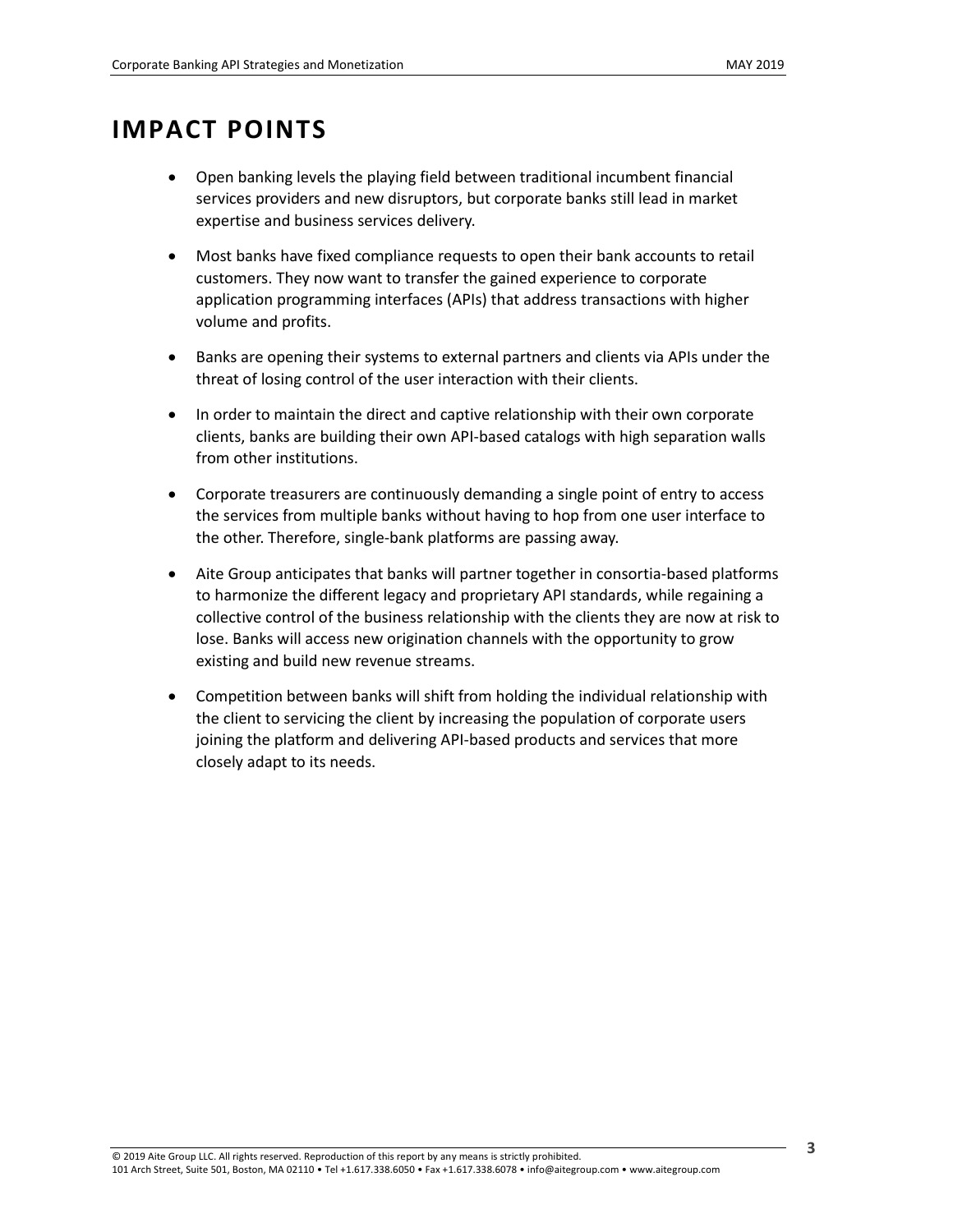### <span id="page-4-0"></span>**INTRODUCTION**

While open banking levels the playing field between traditional incumbent financial services providers and new disruptors, the fact is that corporate banks have long-time market expertise and services that fintech providers cannot deliver. APIs for real-time payments consume the attention of companies depending on app-using consumers, but the experience of wholesale or industrial businesses is quite different.

Banks struggle between the need to open their systems to external partners and clients via APIs, and the business imperative to not lose control of the user interaction with their clients. Banks are trying to accommodate both needs by opening APIs to clients while building high separation walls from other institutions in order to maintain the direct and captive relationship with their own corporate clients.

Corporate treasurers are interested not in how the data is provided but rather in what they can get from banks. So APIs are not really a topic of interest for them. Corporate treasurers are, however, continuously demanding a single point of entry to access multiple banks' services. Corporate treasurers don't want to spend time hopping from one interface to the other. Therefore, single-bank platforms are passing away. Banks should not hold proprietary solutions but should instead hold equal shares and be equal partners and contributors to the development of multibank platforms.

This report anticipates that bank consortia will represent the structure that banks will adopt to leverage and monetize an open banking strategy. By partnering together in consortia-based platforms, financial institutions can harmonize their different legacy and proprietary API standards, shifting competition from holding the relationship with the client to servicing the client by delivering API-based products and services—in close collaboration with third-party providers—to more closely adapt to the client's needs.

### <span id="page-4-1"></span>**METHODOLOGY**

Between January and February 2019, Aite Group reviewed documents and papers published by major international banks that described their open banking and API strategies and offerings. During the same time period, Aite Group analysts interviewed over 20 representatives from those banks and from other institutions, alongside fintech vendors and service providers, to capture their perspective on how the API market is evolving, the possible revenue models for APIs, and how their organizations are addressing the needs of corporate clients.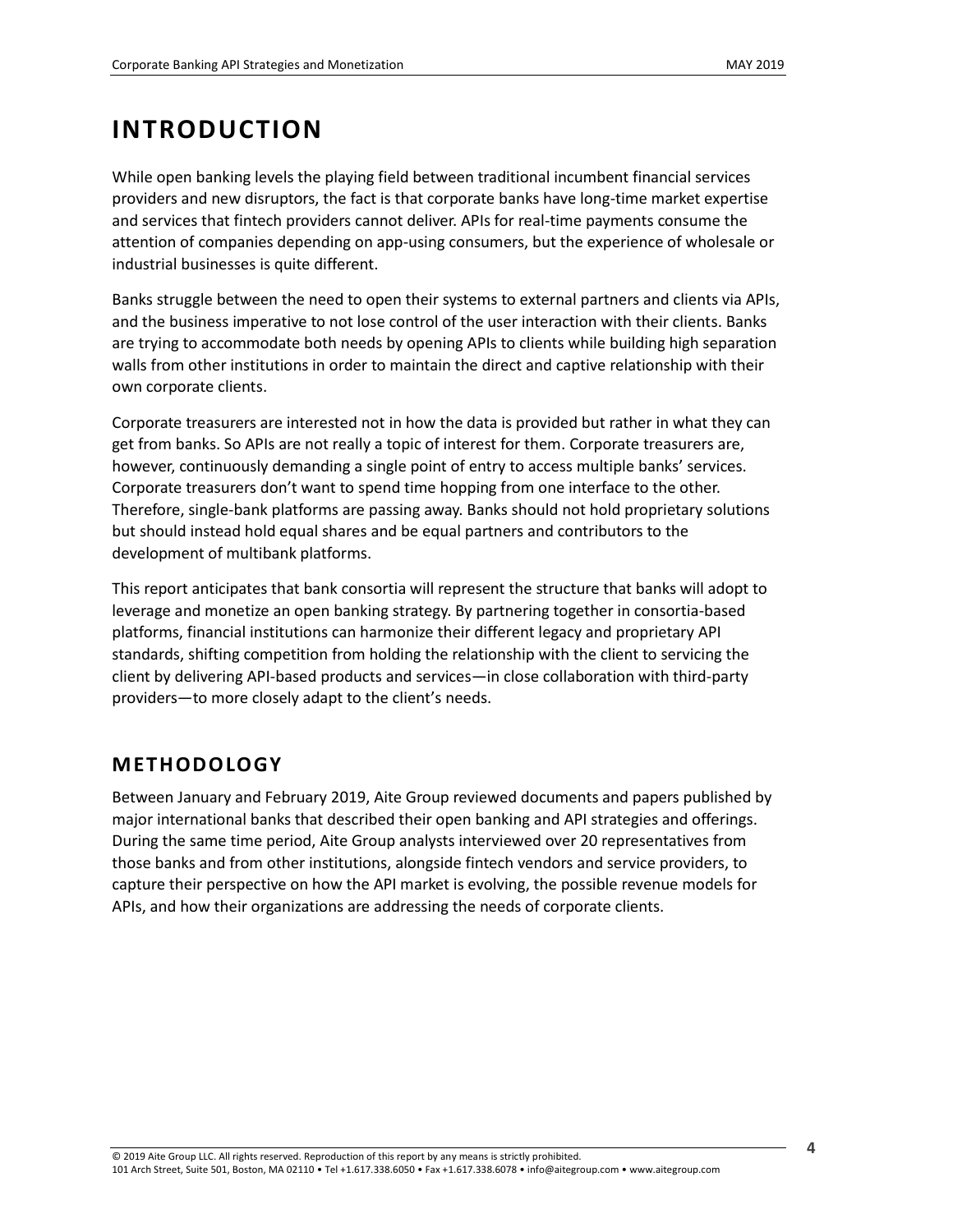### <span id="page-5-0"></span>**THE MARKET**

APIs are not a new subject in the banking industry. Yet the speed at which APIs are evolving in the corporate banking space requires specific attention to the appropriate business models to address corporate needs and identification of the proper pricing structures to monetize the significant effort spent in developing an API strategy in the commercial banking landscape.

Corporate treasurers do not feel the same urgency to interact with their banking partners through open banking and APIs, nor are regulators pressing these banks to implement open banking solutions with the same intensity as they are for the consumer side of the banks' business (Table A).

| <b>Market trends</b>                                                        | <b>Market implications</b>                                                                                                        |
|-----------------------------------------------------------------------------|-----------------------------------------------------------------------------------------------------------------------------------|
| <b>Multinational corporations have many banking</b><br>relationships.       | Treasurers need solutions that access and aggregate<br>accounts from multiple sources.                                            |
| Corporate treasurers need to free up time for<br>more strategic activities. | Software applications are assessed based on their<br>ability to enhance productivity and remove<br>manually intensive operations. |
| Banks recognize fintech providers as partners.                              | Banks can focus on their core competencies,<br>handing best-of-breed or mission-critical<br>components to more capable hands.     |
| "Uberization" is shaping the industry.                                      | The value of the service is decoupled from the<br>property of the asset.                                                          |
| Banks continue to make their systems<br>accessible via APIs.                | Banks are entering a platform-based economy.                                                                                      |

### <span id="page-5-1"></span>**Table A: The Market**

*Source: Aite Group*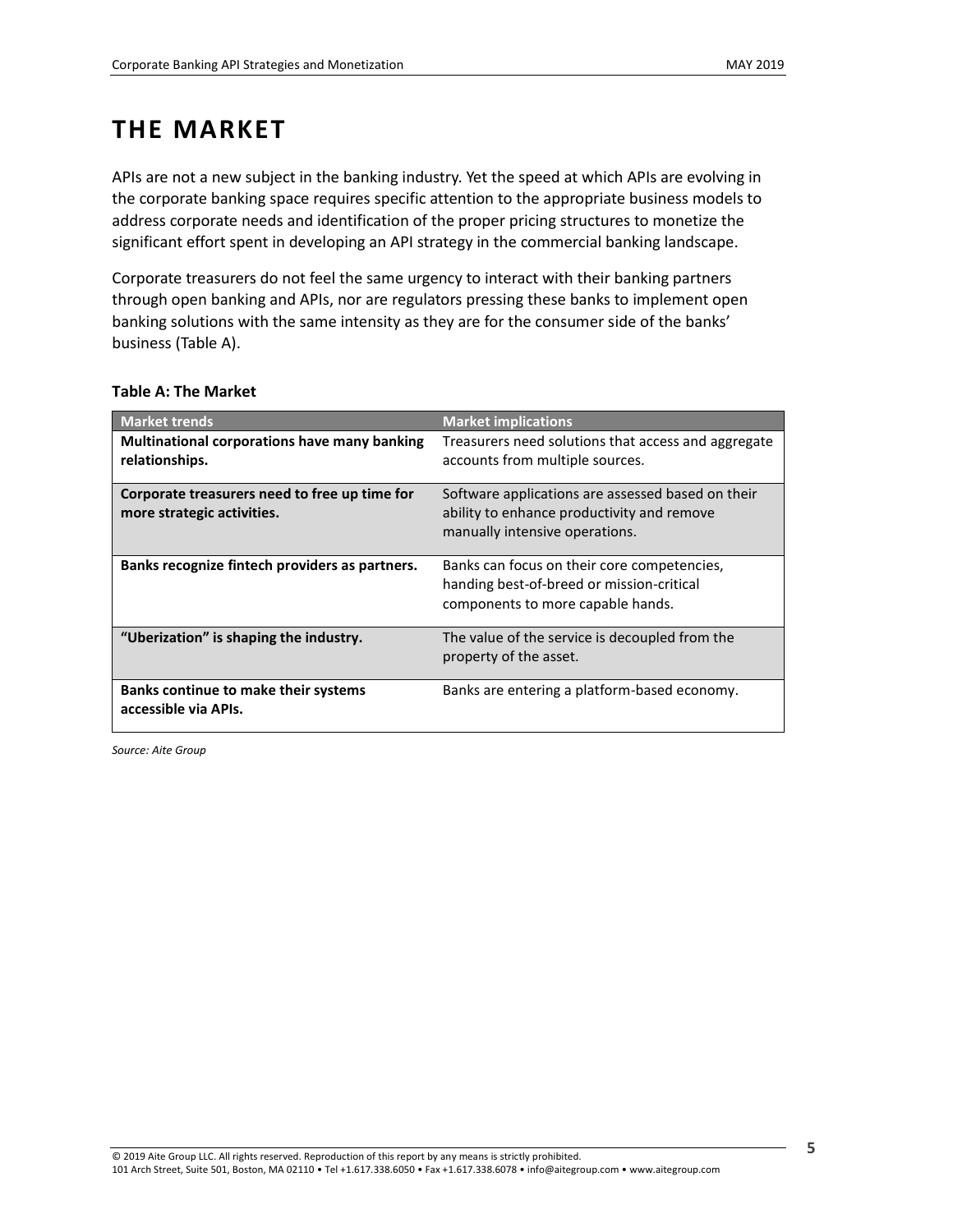# <span id="page-6-0"></span>**A CORPORATE TREASURER'S VIEW OF THE API LANDSCAPE**

Until recently, there has been a rich set of regulatory provisions, research material, and publications on the importance of open banking and the use of APIs as business enablers, mostly from the angle of banks and fintech providers. It is understandable given that the regulatory mandates that have accelerated the attention and resources to develop appropriate solutions were clearly directed at the execution of real-time payments services that correspond to facilitating and improving the experience of the consumer client. Regulators want to give consumers the advantage of competition by allowing third-party providers, fintech firms, or other players to offer services that before were solely provided by banks.

The same attention and regulatory pressure have not been put on APIs for corporate banking, although it can be expected that some solutions that banks adopt for their consumer line of business will ripple to their commercial counterparts. In fact, corporate executives appreciate payments in real time to reduce the collection time. However, the same urgency for immediate payments is not felt for outbound payments. There are other differences between the consumer and the business domains that shape decisions on how to think, develop, and then deploy APIs for banks that are trusted to look after their customers' money, identities, and data.

Retail customers' concerns about security and privacy outweigh the perceived benefits of open banking for retail payments, mainly because banks and regulators haven't been able to properly communicate the benefits. On the corporate side, risk and security defense lines in corporate banks are higher because the corporate users are more controlled by authorization and approval workflows within their own companies. The adoption of APIs is better appreciated after experiencing their use internally. Amazon, for instance, has an internal mandate that all data must be made available through an API to other parts of its organization. The move encouraged partnership across the company, as teams had to understand each other's needs in order to build useful APIs. Opening up these APIs to external developers led to a greater understanding of the needs of both the market and end users, enabling the company to make better strategic decisions about new products.

The barriers to adoption of open banking for corporate clients are less related to privacy and risk, and are more concentrated on the real differentiation a new channel (as an API is perceived from a corporate treasurer's eyes) will bring to the already convoluted plethora of bank proprietary portals and e-banking connections. Banks must answer "What's in it for me?" when presenting an API-based proposition to a corporate user.

In a live audience poll at the 2018 EuroFinance International Treasury Management conference in Geneva, approximately 60% of treasurers affirmed that open banking is not relevant to them. Treasurers are not interested in how the data is provided but rather in what they can get from banks. So APIs are not really a topic of interest for them. Other market data confirms that corporate treasurers are least concerned with information technology matters related to highly sophisticated and automated data analysis of their own system applications (Figure 1).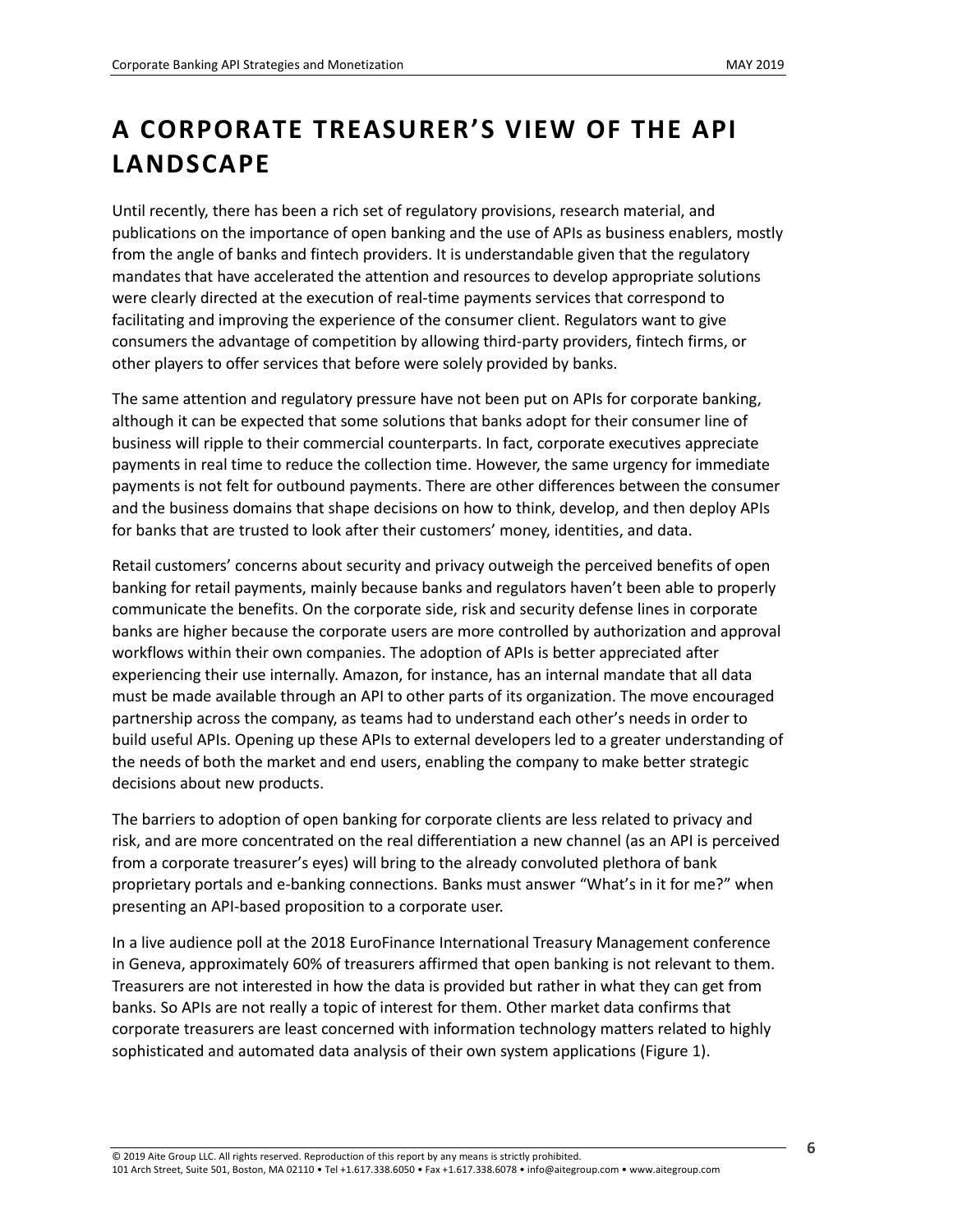<span id="page-7-1"></span>



#### **External Issues That Corporate Treasurers Are Concerned About (N=200)**

*Source: Association of Corporate Treasurers, 2018*

 $\overline{a}$ 

Corporate treasurers are expecting partner banks and fintech vendors to suggest what actions they need to take in the ramp up to open banking regulations and in the few years following. Looking across the world, open banking is growing at a global scale, moving away from being specific only to Europe, as it initially appeared with the introduction of the revised Payments Services Directive (PSD2). India has launched a payments scheme for bank-to-bank payments using a virtual address (usually a phone number). Australia is launching a bank-to-bank, real-time payment network. Canada, the United States, and Hong Kong are all talking about open banking.

### <span id="page-7-0"></span>**THE API LAND SCAPE AT COMMERCIAL BANKS**

Major international banks are already offering rich catalogs of APIs to both their retail and commercial banking business, with the former taking the lead in number and variety. As commercial banking APIs are the subject of this report, Aite Group conducted a thorough analysis of the APIs offered by 11 major banks, $^1$  categorizing corporate banking APIs under four major service areas: analytics and reporting, process automation, aggregation, and access to platforms (Figure 2).

<sup>1.</sup> These banks are Barclays, BBVA, BNP Paribas, Erste Group, Citi, Hellenic Bank, HSBC, Lloyds Bank, OCBC, Saxo Bank, and Standard Chartered. They publish their API catalogs, while other institutions require a permissioned access.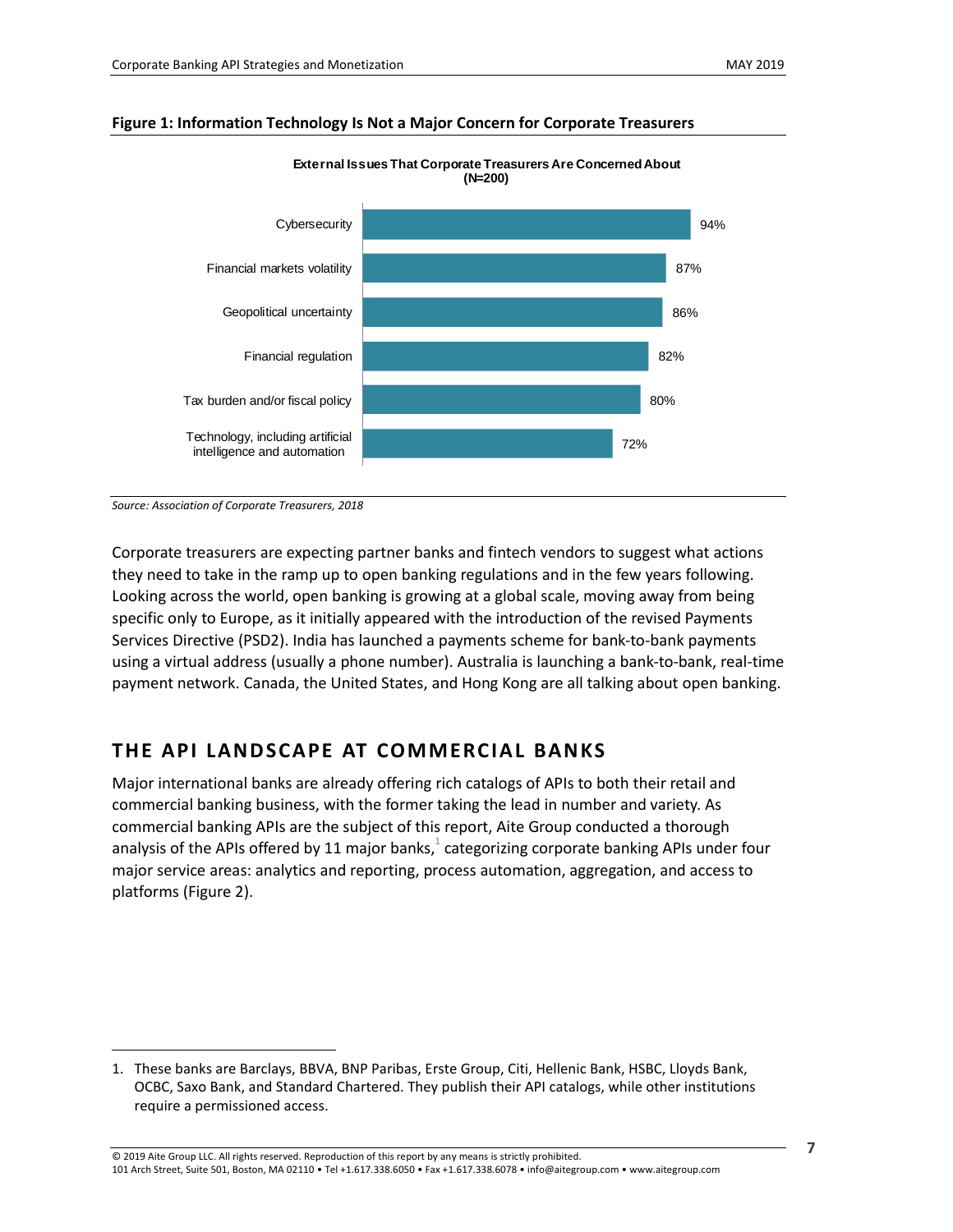

#### <span id="page-8-0"></span>**Figure 2: Corporate APIs Ensure Process Automation for Clients**

*Source: Aite Group analysis of corporate API catalogs of 11 international banks*

 $\overline{a}$ 

It is important to assess how bank APIs are corresponding to the needs of the corporate user. One of the primary responsibilities of treasurers is to ensure they have the right amount of money in the right place at the right time. In a recent report, Aite Group found that corporate treasurers from companies of all sizes have a list of business priorities that span across cost reduction/operations, strategy, risk management, funding, reporting/compliance/governance, and cash/liquidity management/payments. $^2$  And each priority has a set of action items that treasurers have decided to implement (Figure 3).

<sup>2.</sup> See Aite Group's report *[Digital Transformation in the Eyes of the Corporate User: The Treasurer](https://aitegroup.com/report/digital-transformation-eyes-corporate-user-treasurer)*, November 2018.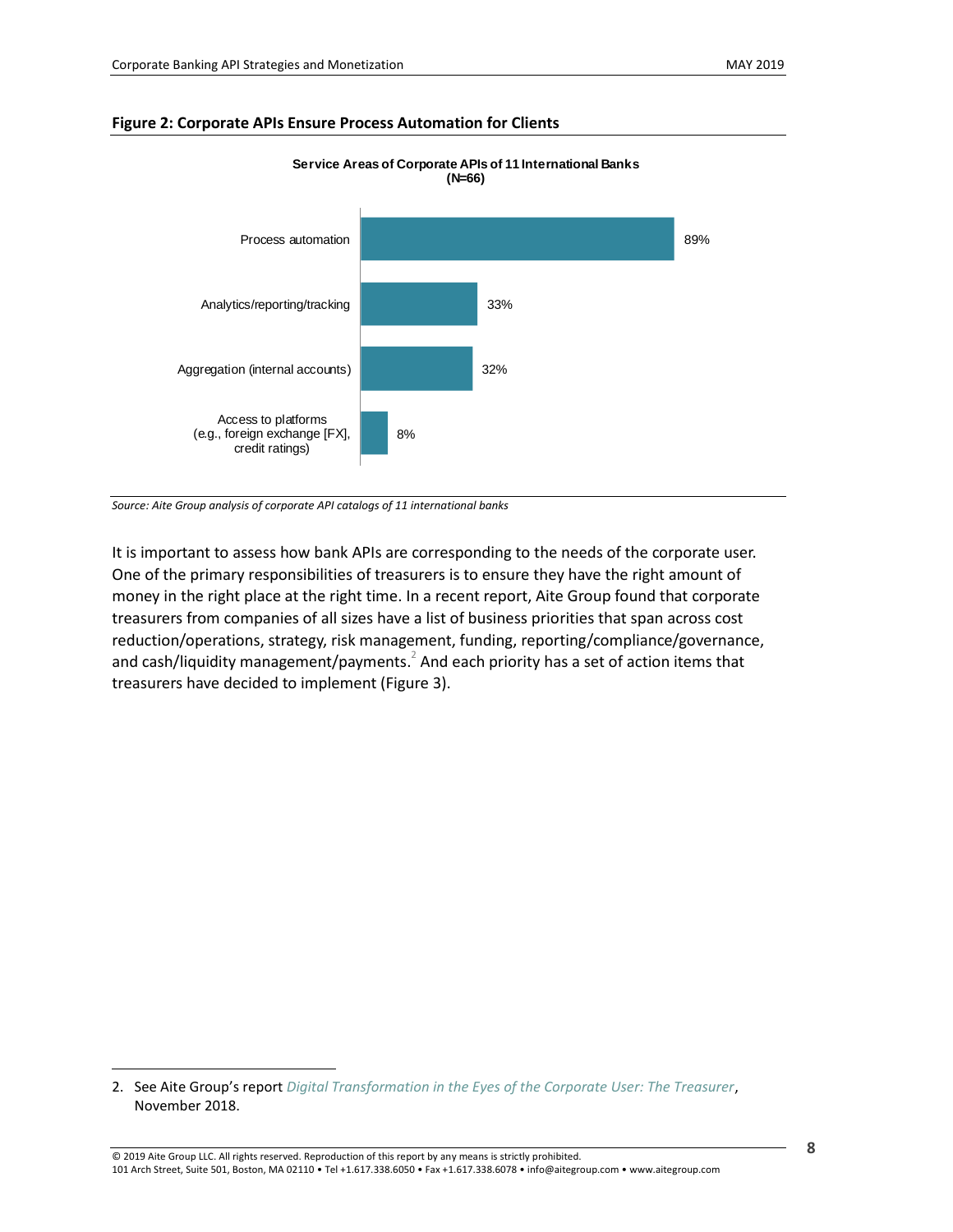#### <span id="page-9-0"></span>**Figure 3: Corporate Treasurers' Priorities**



### **Propensity of Treasury Action Items**

The allocation of the priority tasks shows that corporate treasurers are taking their role seriously and are proactively focusing on front- and middle-office duties (Figure 4).

**Allocation of Treasury Activities**



#### <span id="page-9-1"></span>**Figure 4: Corporate Treasuries Are Becoming More Proactive**

*Source: Aite Group estimates based on interviews with corporate treasurers and desktop research*

To perform their duties, corporate treasury offices need software applications that extract data from multiple sources and repositories. APIs therefore represent excellent rails to access this richness of enterprise data, and—through them—banks can offer a tangible demonstration of

*Source: Aite Group estimates based on interviews with corporate treasurers and desktop research*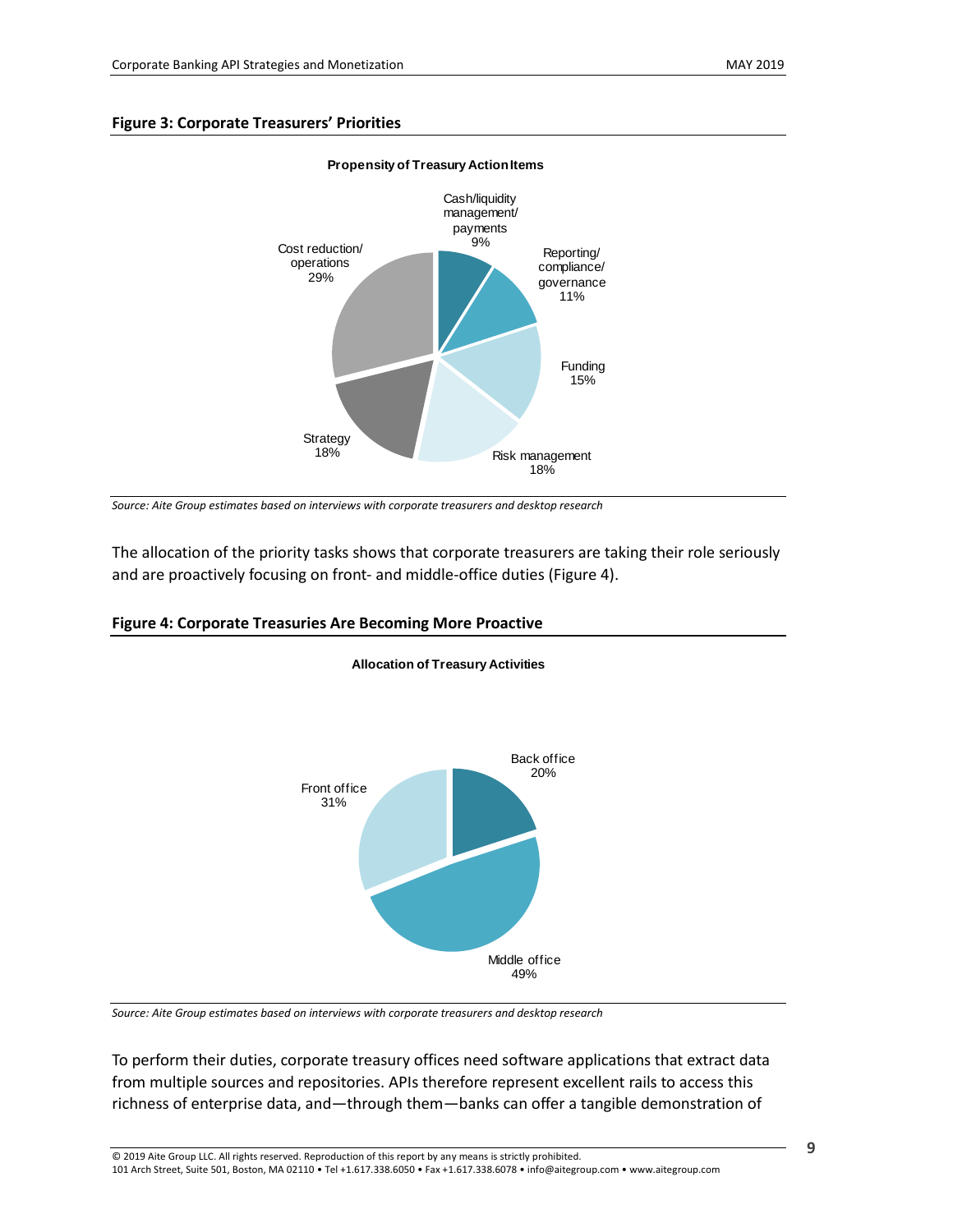the value they bring to their corporate clients. An immediate API connectivity enables treasurers to access all of their bank accounts, cut the timing to receive information between banks, and see multiple accounts in an aggregated manner.

However, despite the perspective that APIs will make predicting cash flow and forecasting easier for treasurers (they will have a better handle on how people are paying, and where and when they're paying), corporate treasurers tell Aite Group that most data sources they manage are internal within the corporate IT systems. Software applications that access multiple external data sources (e.g., to other bank accounts) count for only 38% of a treasurer's required features (Figure 5).



### <span id="page-10-0"></span>**Figure 5: Where Corporate Treasurers Get Data**

*Source: Aite Group, based on interviews with corporate treasurers*

So banks must carefully consider this situation if they want to understand how best to succeed with corporate treasurers. Banks must ensure that their APIs contribute to support treasurers in achieving their own key objectives. Aite Group ran a test to check which functional areas corporate treasurers need for their key business priorities (Figure 3) could be covered by corporate banking APIs. Basic data analytics, reporting, and process automation represent the majority of corporate API-accessible services that banks can develop and expose in their catalogs (Figure 6).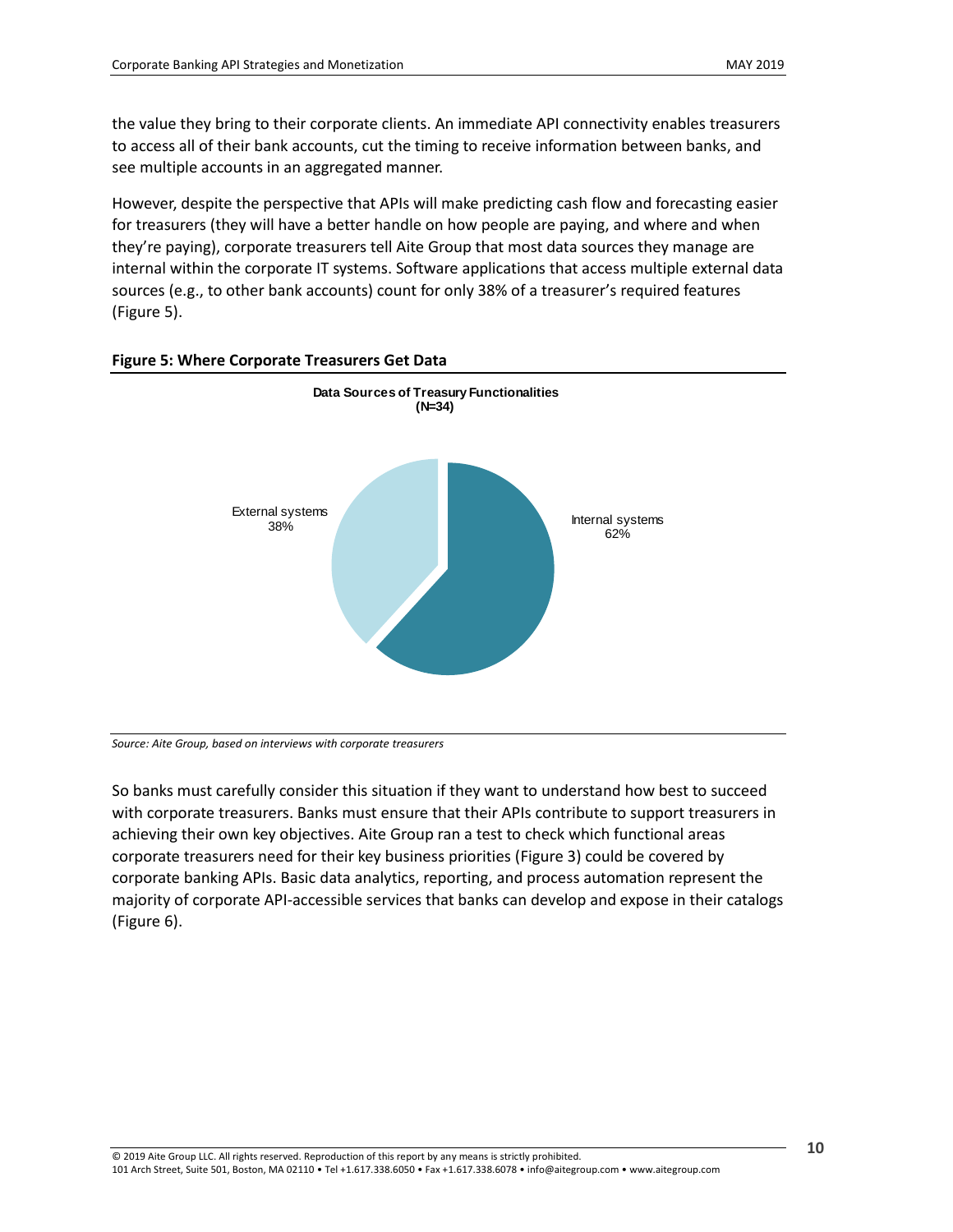

#### <span id="page-11-0"></span>**Figure 6: Analytics and Process Improvement Are Best Candidates for API-Based Services**

*Source: Aite Group*

These API-enabled services support the corporate treasury department to become more efficient in reporting data and providing value-added information that the company can execute on. With APIs for process automation, treasurers can access services to reduce operational costs and eliminate inefficiencies. Corporate users are not entirely ignorant of the potential disruption from open banking and APIs, though they are unsure about how significant that disruption will be. They still have to understand what open banking APIs can bring to them. Given that open banking is not a hot topic for a good number of companies, multinational companies included, treasurers need to have a dialogue with their banks about the opportunities open banking provides.

This means that banks must review their API market strategy, which until now was largely concentrated on consumers and focused on promoting APIs as aggregating factors of multiple bank accounts on behalf of payment initiation service providers (PISPs) and account information service providers (AISPs). Although not negligible, it is apparent that this value proposition is not the priority for corporate users. Corporate treasurers look for applications that improve their operations and ability to analyze data, although not necessarily through sophisticated and automated artificial-intelligence-based features.

Treasury departments are flooded with information that open banking could use to give them better cash pooling, cash distribution, and spend analysis, as they would have access to all bank accounts in one environment. They are also aware that using open banking allows them to be on the front foot to provide their own clients with more services, as companies can see what balances they have in real time and can fund just in time. APIs give real-time information 24/7 rather than providing end-of-day or start-of-day information, which gives companies the ability to not only make payments just in time but to also consolidate liquidity or sweep funds just in time. Other benefits that corporate treasurers know, almost by heart, after hearing from their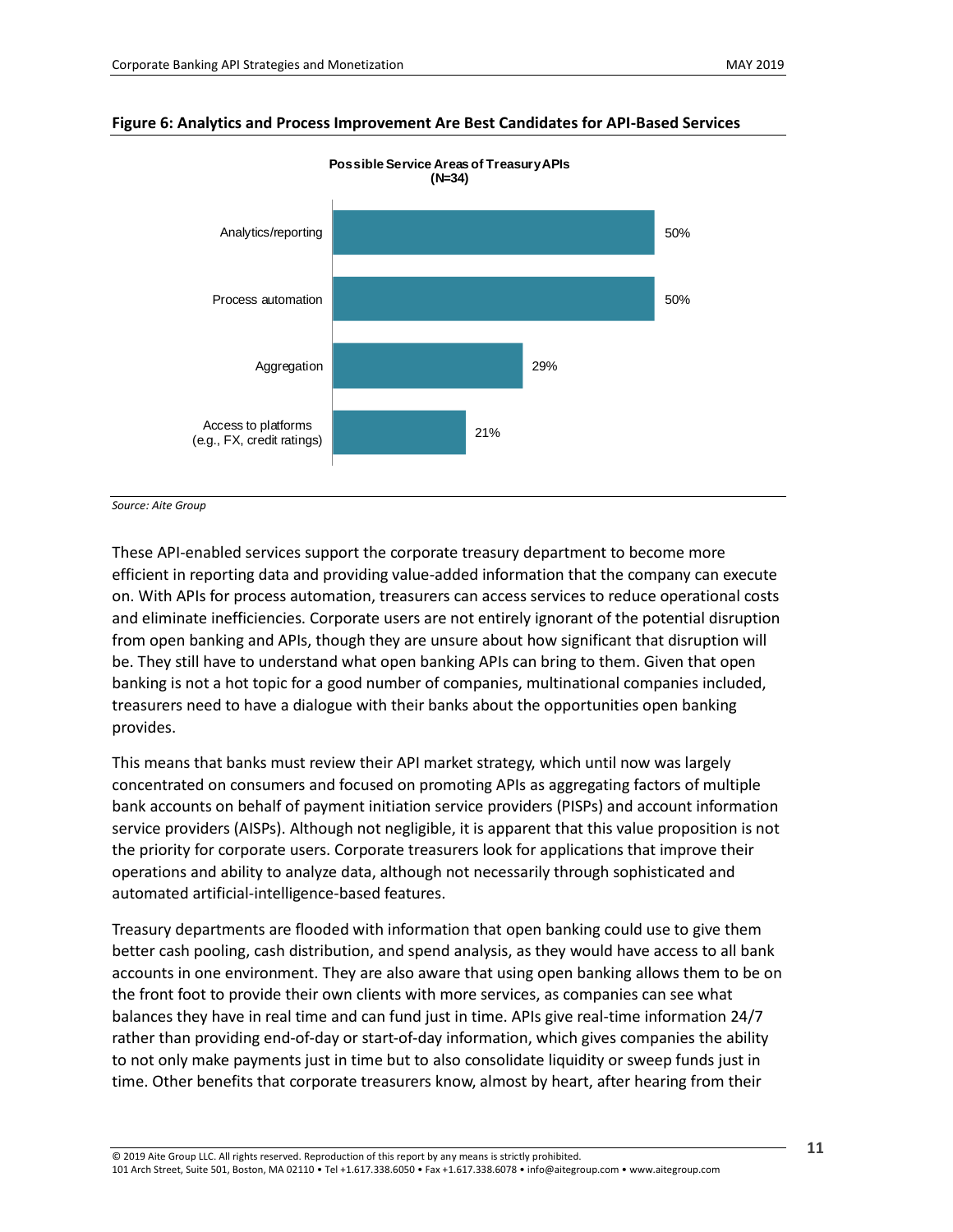bank partners and fintech providers is that open banking APIs activate real-time multibank cash pooling and a real-time dashboard to manage FX risks and currency positions.

This over-exposure to the benefits of multibank accounts' API-based information and aggregation services is making treasurers urge for a "reality check." After all, the value that they attribute to corporate banking API-enabled services to aggregate external data sources (e.g., bank accounts, credit ratings, and FX platforms) comes only in third for likely utilization, at 26% (Figure 6).

Banks are becoming aware of this fact. As shown in Figure 2, which analyzes the service areas of APIs that international banks have developed for corporate use, process automation with an 89% level of API coverage has an unreachable position. Aggregation (in this case, of internal accounts within the bank or within the banking group) is distant, at 32%. Despite analytics and reporting being part of corporate treasury's priorities, and therefore an excellent area to service with APIs, treasurers are far more compelled to consume application services that improve their operational performance and free up resources that will dedicate more time and intelligence to analyze and report results. The option of getting APIs to elaborate these tasks—once the manual operations have been resolved with performance-related APIs— remains a "nice-to-have" feature but not an immediate need for any corporate treasurer. This explains the relatively low 33% of service areas for analytics and reporting in Figure 2.

Banks are taking giant steps to keep close attention on what their corporate clients need, and their preferred strategy to ensure that the APIs exposed correspond to real client needs is to work with client focus groups and to do substantial market research. This sets a de facto industry practice that was not so firmly established when Aite Group interacted with banks during a similar research campaign on APIs in 2017. $^3$  A "do-fast-fail-fast" strategy represents an alternative option: a mindset shift that leads the bank to think like a fintech startup—that is, a company short of money that acts quickly and goes to market quickly. Banks told Aite Group that once they had API-enabled their back-office applications, they preferred to develop and expose as many APIs as possible, counting on the fact that out of 10 APIs exposed, eight will inevitably fail, with the remaining two left to offset the development costs. As an example, Standard Chartered executives challenged the team to the point that it had no need to prepare a business case. It had no history to learn from, so it decided to just do it. $4$ 

This strategy, which typically belongs to fintech startups and which some banks are following in an effort to be faster to market, is apparently not preferred among the 11 banks analyzed. The results of Figure 2, in fact, manifest that corporate banking APIs are developed to cover the same service areas of treasury APIs based on corporate treasurers' expectations (Figure 6).

 $\overline{a}$ 

<sup>3.</sup> See Aite Group's report *[Corporate Banking API Strategies](https://aitegroup.com/report/corporate-banking-api-strategies)*, May 2017.

<sup>4.</sup> Bhupendra Warathe, "Taming Flow Monsters in Real-Time Payments," finews.asia, October 10, 2018, accessed 20 February 2019, https://www.finews.asia/finance/27574-bhupendra-warathe-standardchartered-payments-fintech-digital-real-time, accessed 20 February 2019.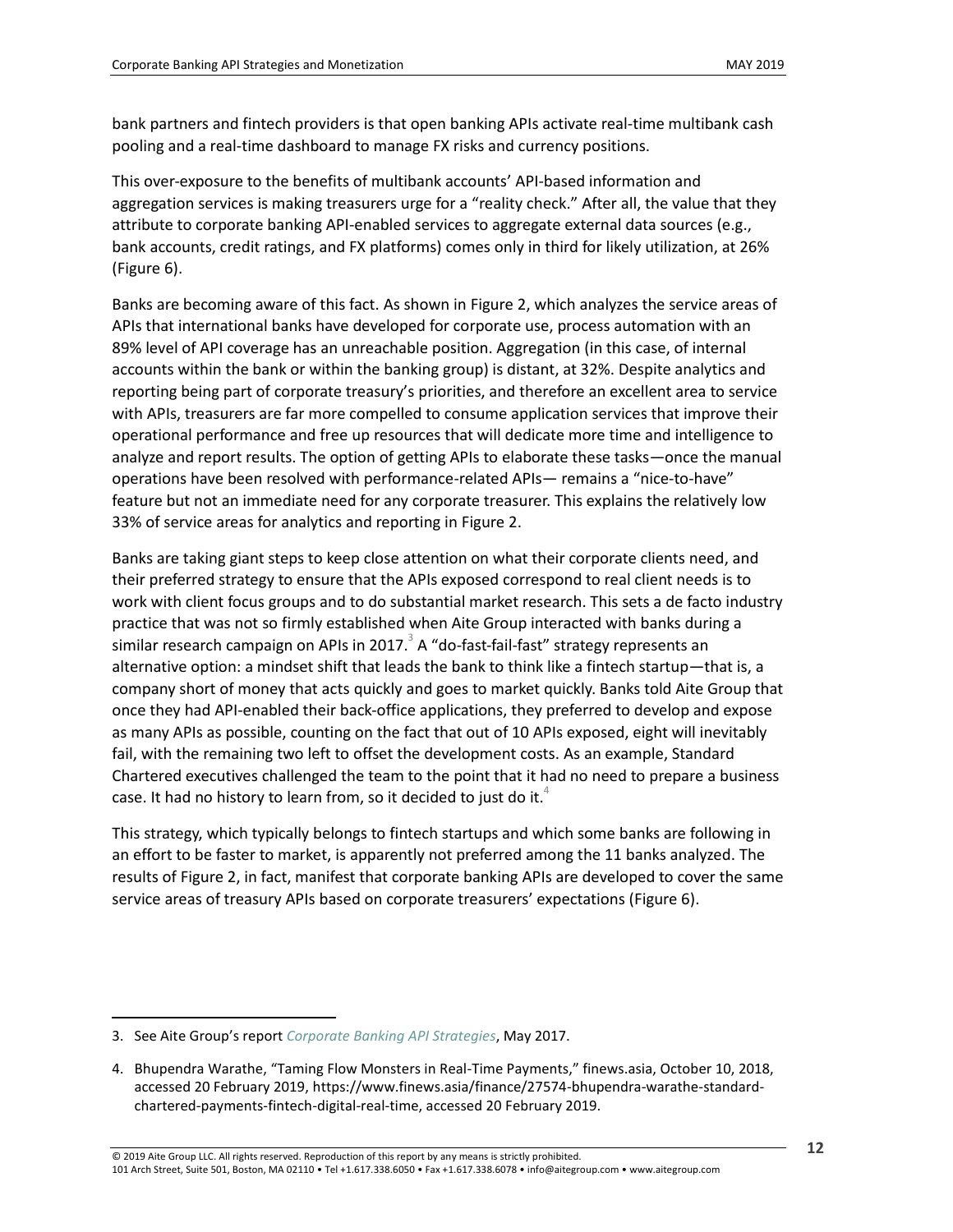# <span id="page-13-0"></span>**API ARCHITECTURES AND RELATED MONETIZATION SCHEMES**

The results of the analyzed data in the previous sections show that for the vast majority of cases, banks are in a one-on-one relationship with their corporate clients, offering and exposing their APIs in a way that largely resembles the graphical illustration in Figure 7.

### <span id="page-13-1"></span>**Figure 7: Single-Bank Access to APIs**



*Source: Aite Group*

In most cases, the corporate user accesses a proprietary bank-to-corporate point-to-point portal. In this situation, the corporate client has to "open the gate," i.e., access the API gateway, using a different key each time (i.e., standards and protocols) to consume the APIs offered by each bank. This happens because every bank wants to own the user interaction and experience (UIX), and to maintain a direct and captive relationship with its corporate clients. To do so, banks also build high separation walls from other institutions.

To further create a direct channel that solidifies the client relationship, banks are intensifying the use of this single-access model by offering direct treasury features to their corporate client, with the clear intent to bypass treasury platforms that create an intermediate layer between the bank and the corporate user. Citi, for instance, announced the launch of its new global liquidity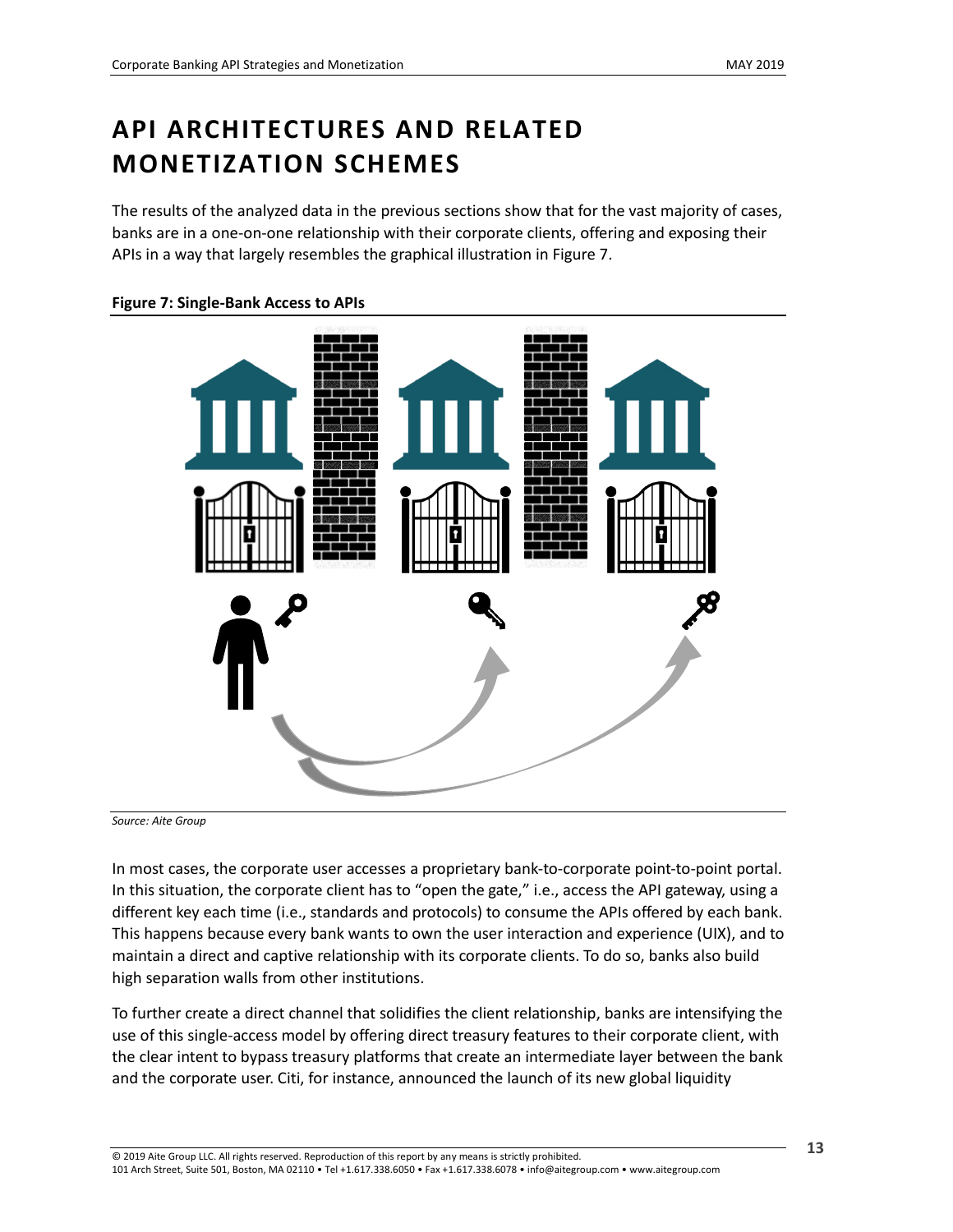solution, CitiDirect BE Cash Concentration, which allows clients to digitally manage their cash pooling structures through Citi's online treasury management tool.<sup>5</sup>

Bank of America Merrill Lynch, on its side, introduced Business Advantage 360, a digital dashboard designed to help Bank of America clients manage the various financial aspects of their business by providing a complete view of business cash flow and access to real-time expertise and guidance.<sup>6</sup>

While corporate banks offer APIs that deliver the treasurers' expected services captured in Figure 6, on their side this separation of access does not facilitate, nor is the best solution for, the activities of a corporate treasurer who needs one point of access to the services. The scenario is further exacerbated by the fact that international businesses work with multiple bank partners, meaning that they have to host different proprietary banking platforms and systems. The need of clients goes against the bank-centric configuration typical of many banks' API portals. Banks, therefore, have to accommodate the corporate treasury imperative to access APIbased services for analytics, reporting, and process automation (Figure 6) with a unique access to all the banks that the corporate treasurer works with.

The corporate user wants access using only one key. The problem is that there is not an API international standard—not even one across Europe, which moved swiftly into open banking. The standards are still being set given at the country level. The only viable option that banks have so far identified is to invest in a fintech firm that takes on the challenge of connecting all of these different systems that run on different standards and formats, and to do that mapping on behalf of the bank and the bank's corporate clients. This requires banks—many of which still have legacy-based IT architectures—to provide systems with 24/7 availability, real-time access, enhanced security, and authentication, as well as to scale to the expected rise in query volume and to respond to third-party requests in acceptable time frames in order to ensure a good experience for the end customer.

In Figure 8, Aite Group offers a configuration that represents the solution that any bank would aspire to, as it allows banks to maintain the one-to-one relationship with the clients while satisfying the need of the clients that want just one point of access to their multiple bank relationships.

 $\overline{a}$ 

<sup>5.</sup> Belinda Marks, "Citi Launches CitiDirect BE Cash Concentration," Global Banking & Finance Review, February 13, 2019, accessed February 15, 2019https://www.globalbankingandfinance.com/citilaunches-citidirect-be-cash-concentration/.

<sup>6.</sup> "BOFA Rolls Out Biz Banking Toolkit," Financial IT, February 8, 2019, accessed February 13, 2019, https://financialit.net/news/banking/bofa-rolls-out-biz-banking-toolkit.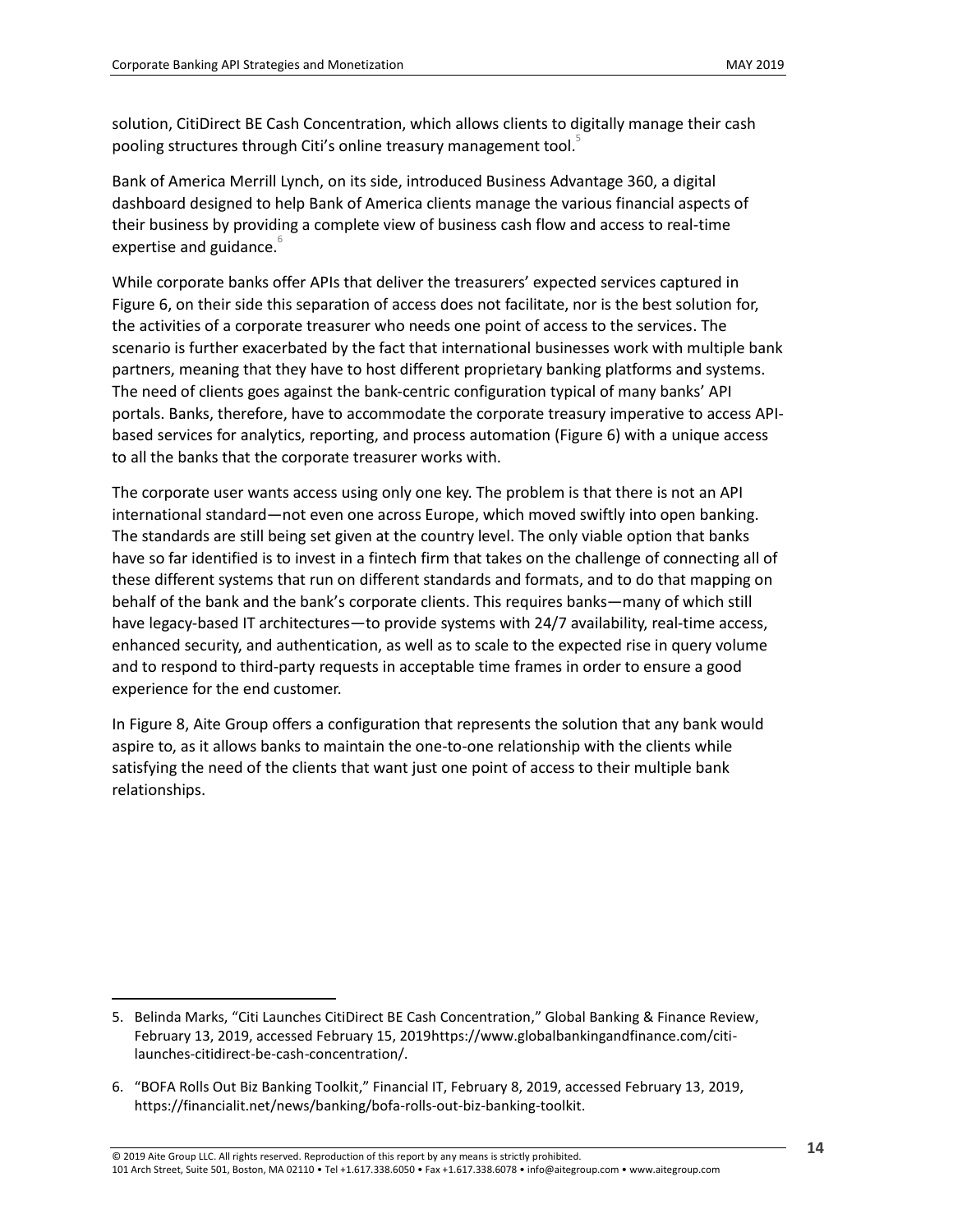#### <span id="page-15-0"></span>**Figure 8: The One-Access-Point Model**



*Source: Aite Group*

This model works only in principle, and it can hardly be managed in a profitable way by a bank. While the user experiences a single UIX, the interface bank must deal, in the background, with high separation walls represented by connectivity channels, definitions, nomenclature, access protocols, and authentication of multiple proprietary API formats, which is expensive to maintain and to manage. This is not a bank's business.

To resolve this problem, banks are seeking support from an intermediary, most likely an enterprise resource planning (ERP) company, a treasury management system (TMS), or a portal managed by one of the major core banking software providers (e.g., Finastra, Temenos, Infosys). These partners will ensure that the banks' client enters the portal via the one-key gateway and consumes the bank's services that the intermediary will make available by individually connecting the various bank proprietary APIs. It is the intermediary layer that connects the corporate system once and makes it interoperable with all the bank software modules to which the corporate client needs to connect. The intermediary will provide that single-access gate illustrated in Figure 8 and will then maintain all the connectivity channels with each bank's APIs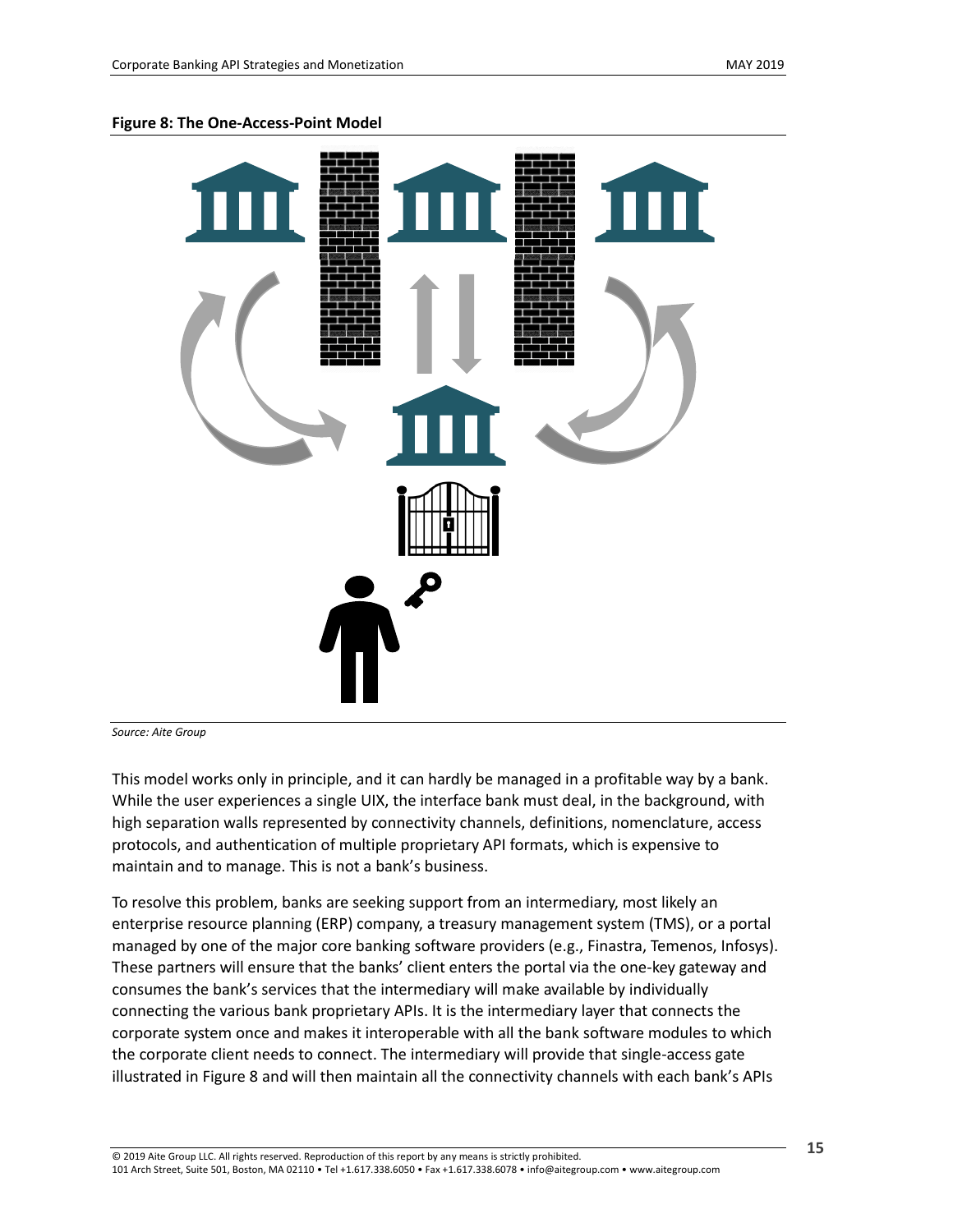(Figure 9). The bank, on its side, connects with the intermediary's corporate clients and has a privileged channel to promote its services and compete with these clients' partner banks.



<span id="page-16-0"></span>

*Source: Aite Group*

 $\overline{a}$ 

This is already happening at U.K. banks that present an undisputed level of maturity in open banking innovation. Barclaycard Commercial Payments announced that it is integrating its business-to-business (B2B) product into SAP Ariba, a B2B marketplace. The integration will be further tightened to bring procurement (from SAP Ariba—the intermediary) and payment (from Barclays) together in one place, the Ariba Network. The tool is designed to help buyers pay suppliers much earlier in the procurement cycle and to take advantage of any prompt payment discounts. Ariba customers will also receive support from SAP's cloud tech to make smarter payment and procurement decisions.

<sup>7.</sup> "Barclaycard Partners With SAP to Simplify Corporate Payments," Finextra, February 15, 2019, accessed February 18, 2019, https://www.finextra.com/newsarticle/33391.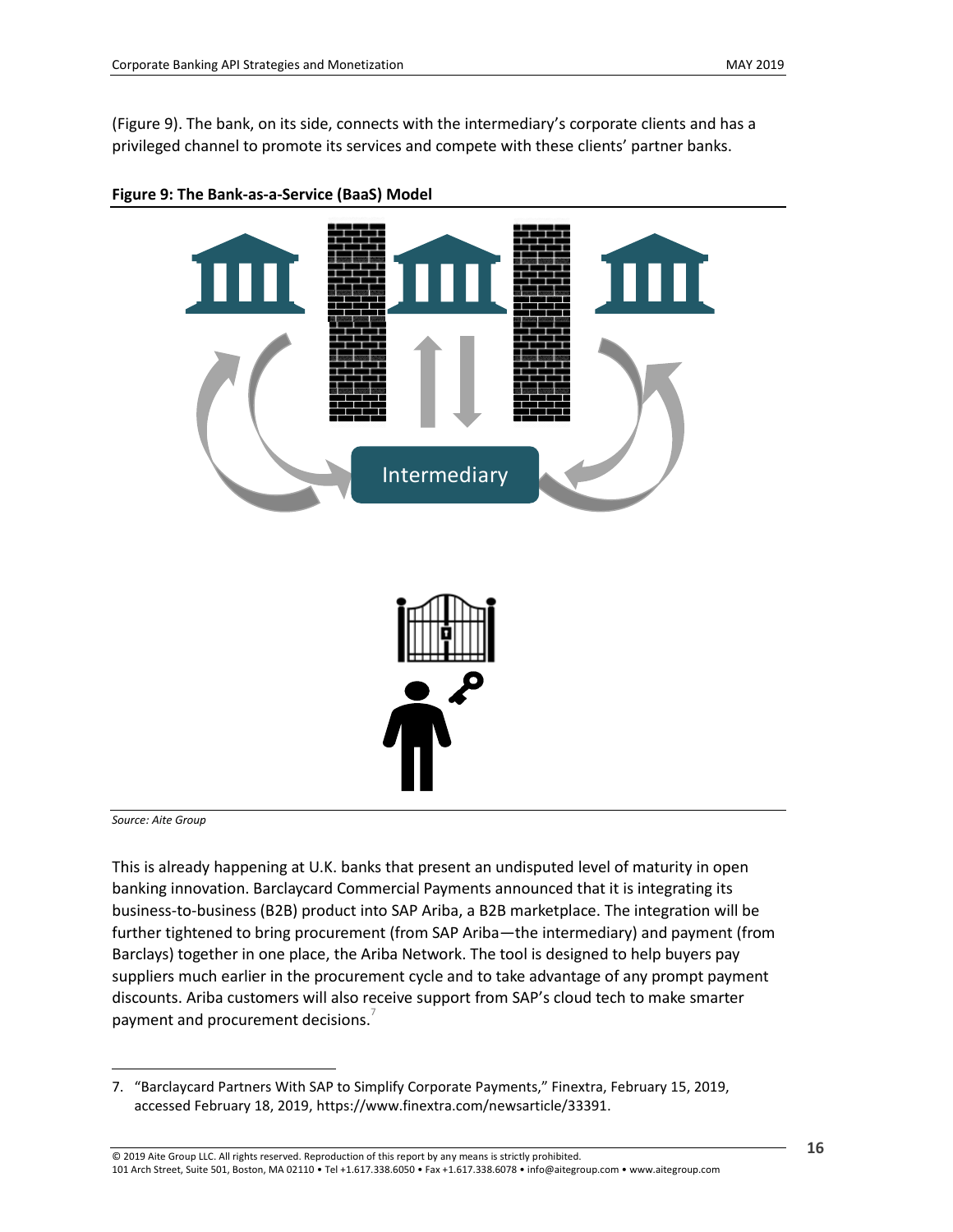On the TMS front, Kyriba, one of the leading players globally, announced a new API integration with Citi. Joint clients have "access to a seamlessly integrated, fully digital experience accessing their Citi accounts instantly through their preferred treasury platform" and have new opportunities for real-time bank reporting, account management, and payments.

Banks that want to go beyond the provision of financial instruments and services must take on a new role and become access facilitators or distributors of products and services to their own customers. Banks can become value aggregators of their own and third-party products and services, and can provide advice based on the information they have collected from a longlasting relationship with their customers. By adding the availability and transparency of thirdparty information to existing customer data, banks can differentiate their offers against nontraditional competition (e.g., neobanks).

The proposition of Temenos (one of the leading core banking systems providers; Figure 10) $^{\circ}$  is the living evidence of a consolidating model that represents the anchor for banks tossed by the waves of a turbulent market (Table A)—the BaaS.



### <span id="page-17-0"></span>**Figure 10: Temenos' BaaS Architecture**

*Source: Temenos*

 $\overline{a}$ 

9. Kanika Hope and Prema Varadhan, "How Temenos Enables Open Banking and the Revised Payments Services Directive (PSD2)," Temenos, accessed February 18, 2019, https://www.temenos.com/contentassets/5f27a92c67db48e5bf02c5e2e7f77352/value\_prop\_open\_b anking\_and\_psd2.pdf.

<sup>8.</sup> "Kyriba Unveils API Integration With Citi," Finextra, February 26, 2019, accessed February 27, 2019, https://www.finextra.com/pressarticle/77412/kyriba-unveils-api-integration-with-citi.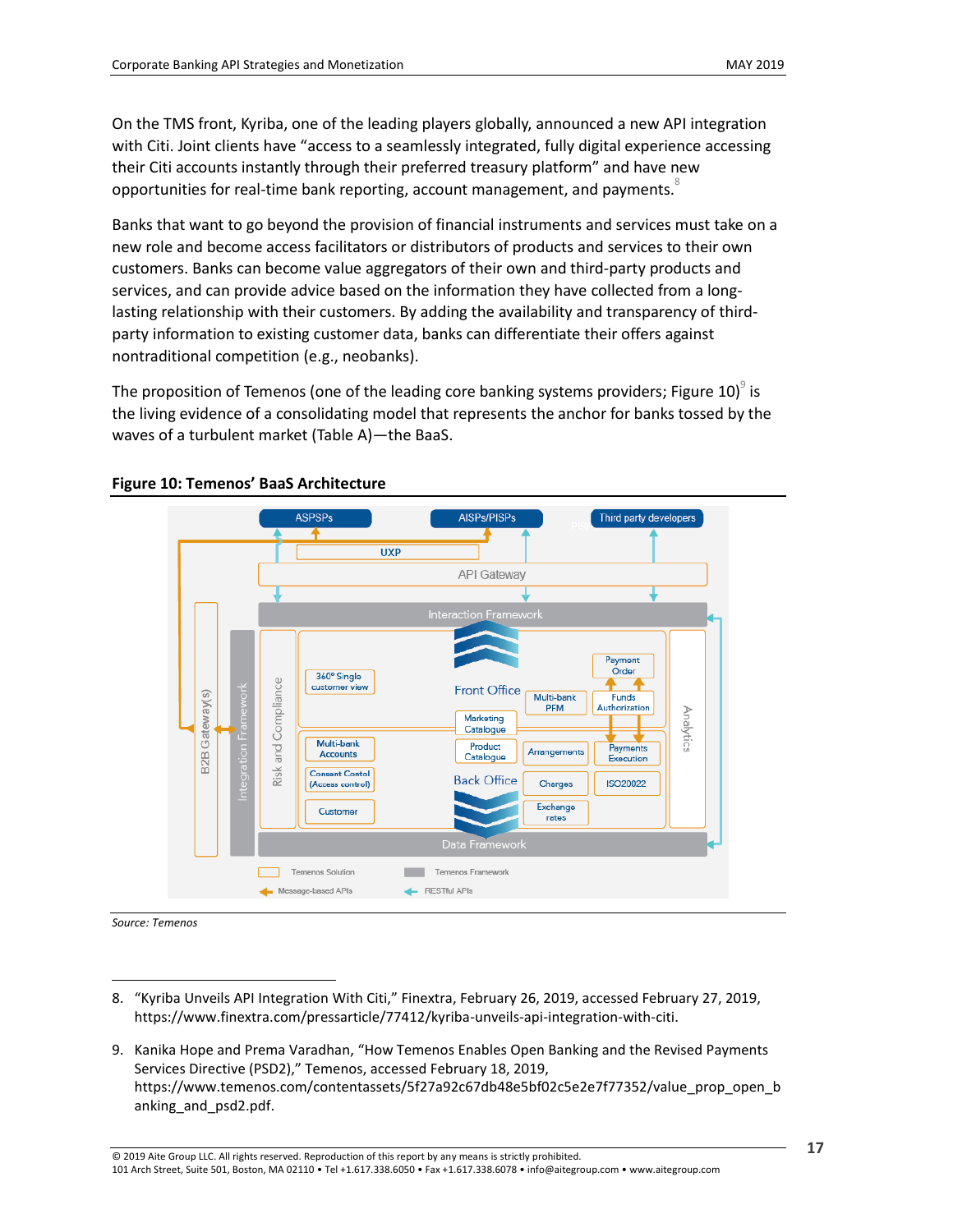Temenos provides the necessary front-office components that enable a bank to become an AISP or a PISP. With both service strategies, a bank will capture customer and account information across multiple banks or financial services providers, use insights from its own and third parties' products and services, integrate with third-party applications to receive the required information via APIs or messages, and deliver value-added services to its customers, thus maintaining the direct relationship with its clients.

While the BaaS model satisfies the need of the corporate client to have a single point of entry and flexibility of choice, it inevitably reduces the possibility for banks to maintain that UIX, because every time the corporate system interacts with a different bank, it will go through the third-party layer that shields the corporate system from the complexity of moving the gate back and forth (Figure 9). When third-party intermediaries access bank data via APIs and standardize bank information, they are the ones that enable treasurers to finally get consistent analytics and bank information reporting.

Aite Group anticipates that, without appropriate "countermeasures" to the BaaS model, in the likely near future banks will completely lose the interaction with their clients because treasurers will find it normal—and the only available option—to access banking services through thirdparty providers instead of through their own banks. In fact, there is one element that all models described have in common: They are all bank-centric. Even in the most advanced BaaS architectures (e.g., Figure 10), there is no mention of the end client. The effort of every fintech intermediary to harmonize the standards, protocols, and channels of the multiple proprietary bank APIs enable one bank to funnel to the client multiple financial instruments and valueadded services, either directly produced by the bank or distributed from other institutions or from third-party providers. Everything is directed to defend and preserve the bank-to-client communication.

BaaS contains the same inherent "original sin" of any bank-centric model: Every bank will want its own BaaS layout, and this will inevitably create a proliferation of BaaS ecosystems to the detriment of the corporate user, which will suffer the same business scenario as in Figure 7, with the only—and not negligible—difference being that the structures "behind the gate" will be more complex.

After all, corporate customers simply want to move across bank services and applications in a more agile way (Figure 11) and are totally agnostic about the system used to run the business.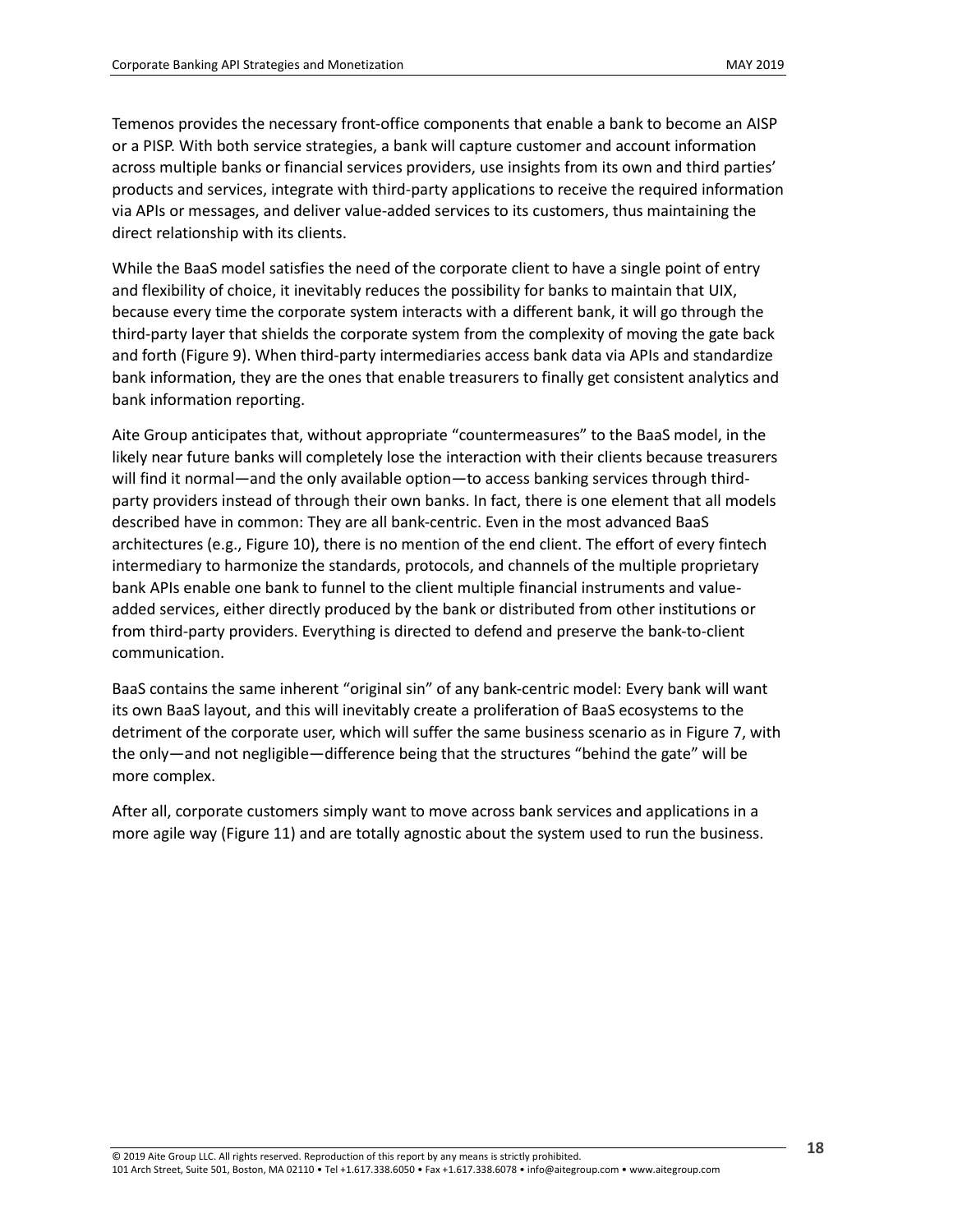#### <span id="page-19-0"></span>**Figure 11: Platform-Based Access to APIs**



*Source: Aite Group*

The problem is all on the banks: How can they satisfy the client's request without losing the client? Although the conundrum appears unsolvable, there is a solution.

SWIFT, the interbank payment network, provides a first possible answer with its recent "Pay Later" API, which offers an instant online payment facility, giving its customers the ability to pay for goods purchased online with traditional bank loan financing. Merchants have a single standard connection to member banks around the world, avoiding the need for multiple costly implementations. The possibility of adopting a single standard to connect with multiple banks is a great advantage to merchants that can provide instant loan approvals for customers at the point of sale. The benefit of the API will be even greater once it is made available to corporate users—especially small and midsize enterprises (SMEs)—that constantly need to access innovative sources of finance to support their daily operations. The opportunity for banks to offer more flexible and immediate funding options to SMEs is becoming an urgent strategic matter, as banks are failing to address opportunities in the financing of SMEs and are conceding that potentially lucrative ground to disruptive challengers.

The likely business model that Aite Group envisions for corporate open banking will be similar to platform-driven models such as Uber or Airbnb. The platform provider does not own the physical assets but retains the relationship with the client (i.e., the UIX). The individual asset owners (i.e.,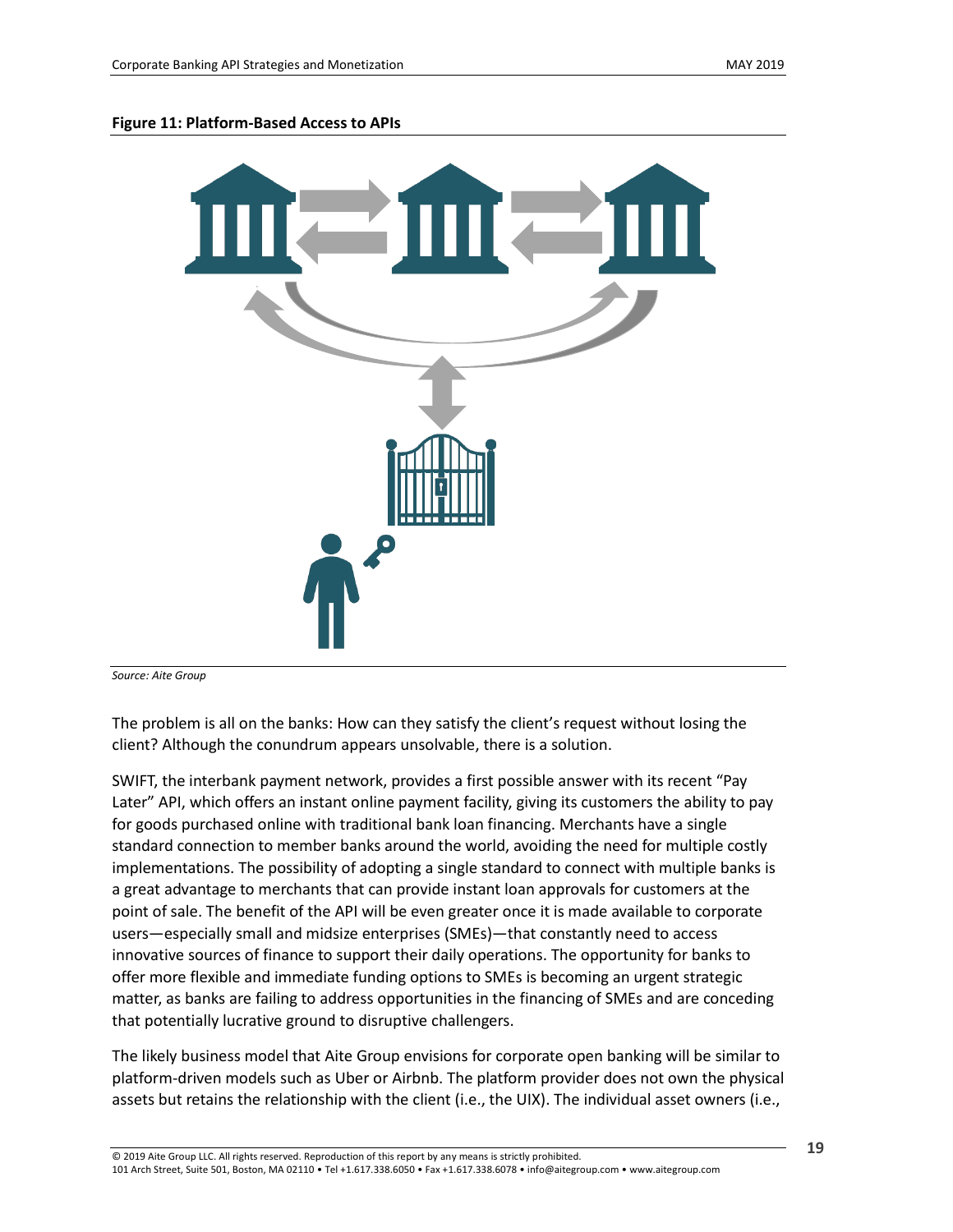in Uber, the car drivers) could never afford to operate the network that they need to run their business. They need the platform as much as the platform provider needs them: The car drivers "produce" the services (i.e., the rides) that consumers (i.e., the clients) purchase, both plugging into the platform for their user experience. Moreover, when the client consumes the service (i.e., the use of the vehicle and not its physical ownership), which is accessible only through the platform, the platform provider can complement the service with value-added features (e.g., playing the client's preferred music by connecting the Uber platform to the APIs of the partner platform Spotify). In addition, the platform can allow the client to access new and in-context services, such as booking a hotel, making reservations at a restaurant, or using any kind of features performed by the apps accessed by the platform via APIs. All of this is possible because the ride service is "dematerialized": The use of the asset is disconnected from its ownership. Finally, the consumer may become a "producer" by offering rides on the platform with his or her own asset, and vice versa for a driver.

### <span id="page-20-0"></span>**ARE BANK CONSORTIA THE LIKELY F UTURE FOR OPEN BANKING?**

Returning to corporate banking APIs, the analysis of the reviewed API-based models concludes that the more the banks will engage in developing and exposing their own open banking APIs, the more they will have to give up the direct one-on-one UIX connection with the client. If they don't want to lose that UIX forever, the option that banks are left with is to create a consortium.

Banks should partner together—first by harmonizing the different legacy and proprietary API standards. A consortium-led platform brings other technology providers onto the platform instead of having to retreat their proprietary technology assets. Banks will lose the direct one-toone UIX connection, but they will regain control over the corporate client relationship because it is the bank consortium—and not the nonbank intermediary—that provides the layer and allows the client to access the system only once (Figure 11). Facebook, Google, and Amazon all figured out a while ago that "opening their systems" and providing external developer access to more of the plumbing of their core products was a great way to leverage their tech investment, reinforce their product portfolio, and expand partnership opportunities.

Banks will somehow maintain the relationship with the corporate client without directly possessing that relationship in a one-to-one fashion. Open banking will only take off if it creates tangible value for the end customer—greater relevance and personalization, more transparency on pricing terms and conditions, greater choice, and more convenience. Competition between banks will shift from holding the relationship with the client to servicing the client by delivering API-based products and services that more closely adapt to its needs—at the right price.

It is a new era for open banking: APIs "dematerialize" the banks and separate the asset (e.g., the bank account number, the payment channel, the loan contract) from the service (respectively, the most rewarding place to hold liquidity, the most efficient and cheapest rail to exchange a payment transaction, and the most economic option to access funding).

A consortium-based platform model in which the UIX is granted by the interaction between the customer and the bank services layer is possible. Banks have an asset they have grown throughout centuries of business relationships—trust. They must build the new consortium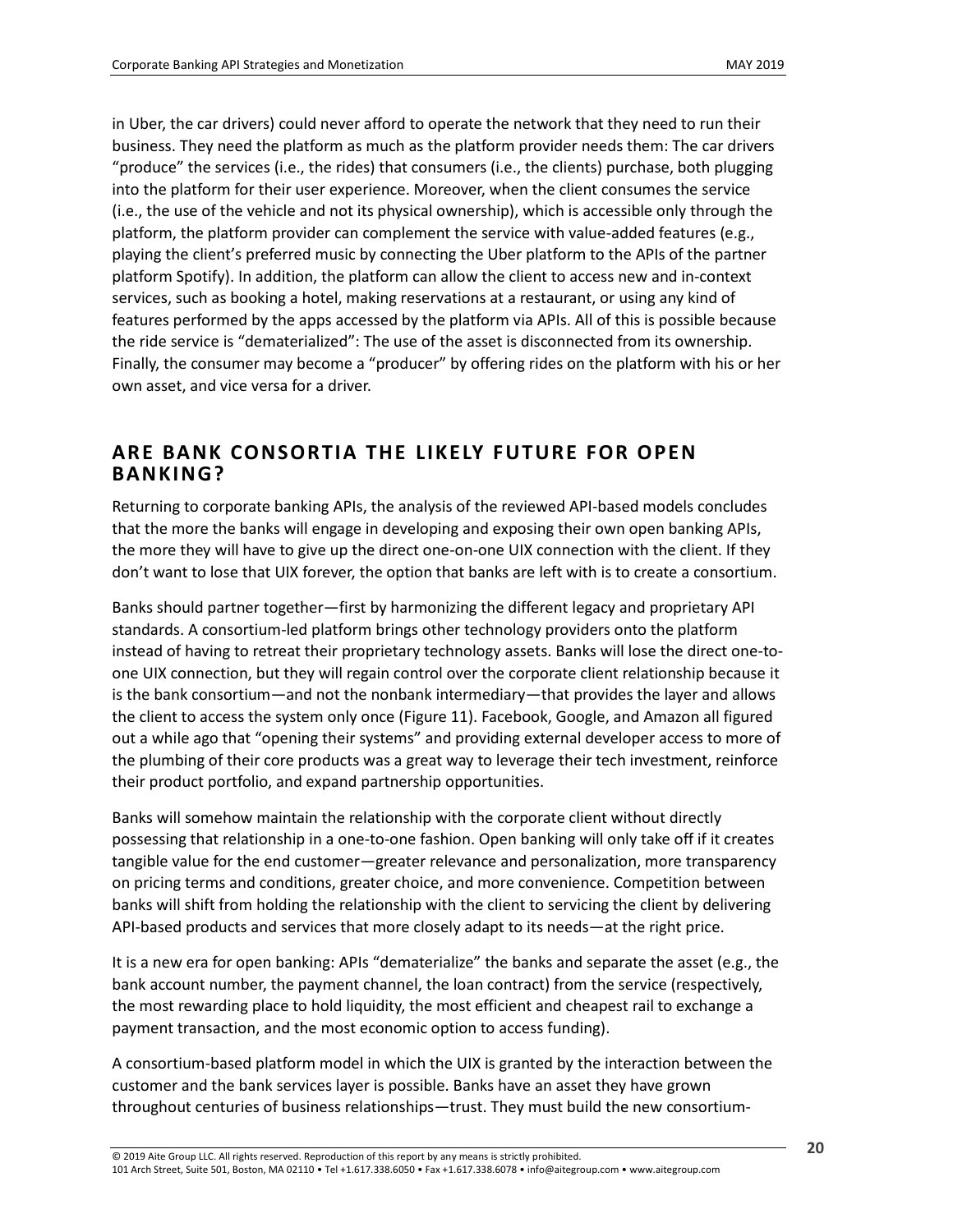based API corporate banking model on the solid foundation that only one-quarter of respondents state that they would feel comfortable sharing their account information with parties other than their main bank. $^{10}$ 

Banks must immediately enable their corporate clients to access the platform without any barriers. The technological solution must connect existing platforms to the same collaborative ecosystem of fintech providers, third parties, logistics providers, and regulatory bodies. "Producers" plugged into the platform will save money for banks that will not have to deploy an internal developing team. In return, producers will be introduced to marketplaces that attract a large customer base offered by incumbent banks.

Banks must not fear that the openness of the system will make them lose clients. The consortium can be designed to ensure that participating banks have a distributed geographic coverage. Member banks may also decide to segment services by client business size, transaction volume, or industry sector. It is also possible for the participating banks to distribute their services based on industry knowledge and coverage of application expertise (e.g., some participating banks will be excellent at providing API-based FX services, other consortium banks will excel in their treasury and cash management services, and another group of participating banks might be competing for their ability to manage trade finance services for clients).

An illustrative example that is not directly connected to APIs but is illustrative of the change a platform-based economy can bring to banks comes from Germany's Commerzbank. It teamed up with mobility technologies company Continental and technology powerhouse Siemens to process a money market security between the two companies using blockchain technology. Continental was the issuer of the money market security, and Siemens subscribed to the money market security as an investor. Commerzbank provided the blockchain platform through its research and development unit and acted as a service partner. Continental, Commerzbank, and Siemens reported the following in a joint statement:

Unlike with conventional transactions, Commerzbank was no longer acting as a broker between contracting parties for this particular transaction, but as a platform operator and service partner. It provided the platform and all the technical requirements for blockchain trading, the legal structure and the digital money for direct trading of the money market security. $11$ 

Aite Group is seeing the emergence of these forms of consortia-based platforms in another part of transaction banking—trade finance. Trade finance platforms, such as Marco Polo, we.trade, and Voltron, are but a few of the trade finance consortia that see banks cooperating either by geographical coverage or by distributing business process expertise using a common platform, harmonizing business processes, or integrating the clients' ERPs or TMS via commonly created APIs. These platforms ensure an immediate connectivity and UIX for the customer while allowing

 $\overline{a}$ 

<sup>10.</sup> "CEE PSD2 Survey: Voice of the Customer," Deloitte, accessed February 22, 2019, https://www2.deloitte.com/content/dam/Deloitte/cz/Documents/financialservices/Deloitte\_CEE\_PSD2\_Voice\_of\_the\_Customer\_Survey\_012018\_Short.pdf.

<sup>11.</sup> "Continental, Commerzbank and Siemens Successfully Field-Tested Blockchain Technology on Money Market," Commerzbank, February 21, 2019, accessed March 5, 2019, http://tinyurl.com/y4lke8rj.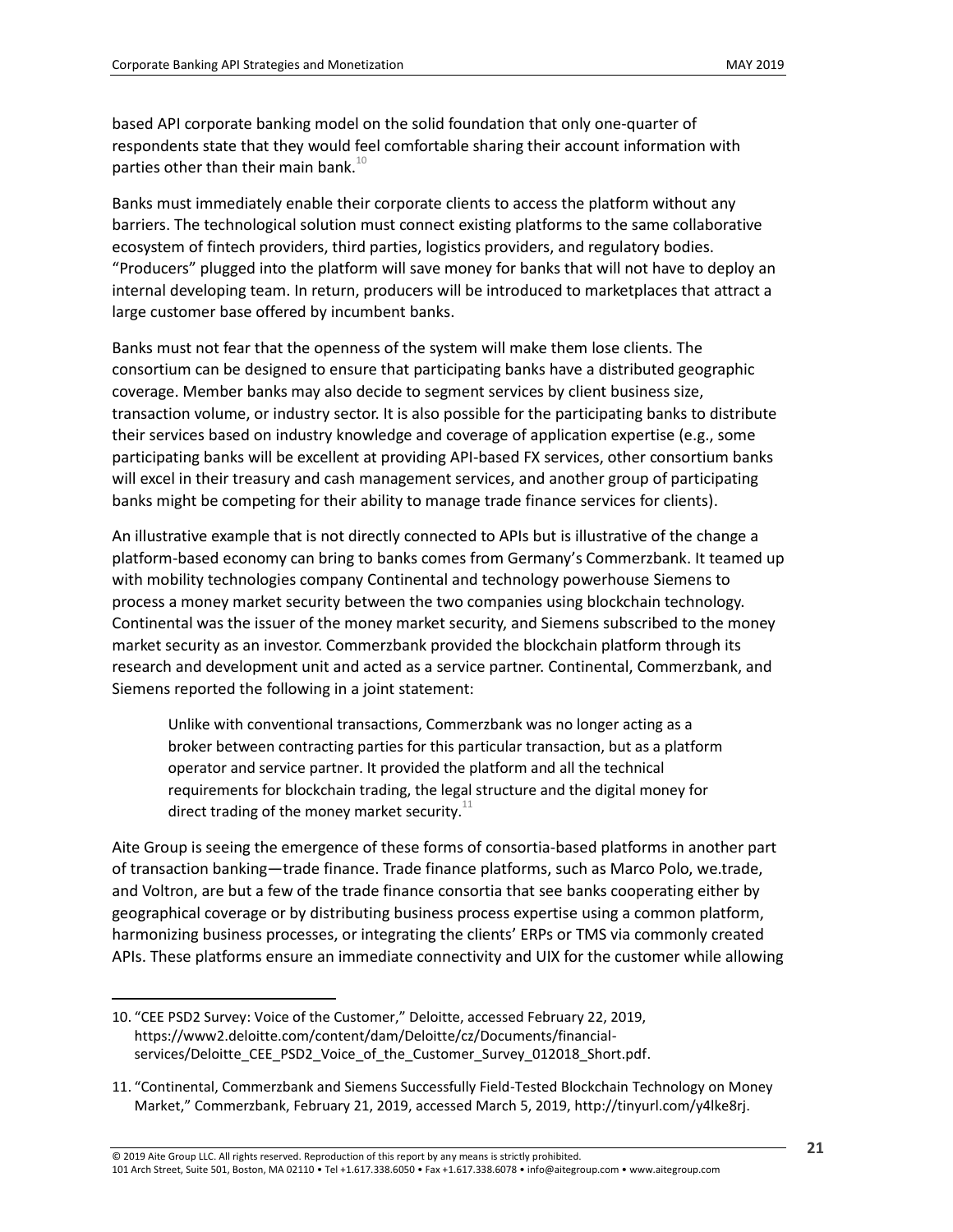the banks to enjoy the results as participants of the consortium platform. Banks will still maintain that relationship with the client that otherwise could be disintermediated by a platform owned by an external technology provider (Figure 9).

The BaaS model will be instrumental in running the business and managing the complexity, data handling, harmonization of transactions, and connectivity and interoperability with bank and corporate information management systems. Large fintech providers will compete to master these consortia and represent the "powered by" constituency and engine that runs the entire consortium ecosystem. As always, there will not be a one-size-fits-all solution, and the corporate banking API market is sufficiently vast—yet very demanding—to give room to everyone capable of seamlessly running the operations that is refraining from raising walls to protect an intellectual property that has become a common patrimony and asset of the entire consortium.

Now that Aite Group research has determined that the most likely reference model for corporate open banking API strategies is the platform-based model, it's important to define the criteria that determine a platform. Marketing literature abounds with multiple—and at times, diverging—descriptions of platform-based business models. Aite Group research has found a useful reference that properly defines the platform model:

The fundamental purpose of the platform is to facilitate the core interaction between the producer and the consumer. Every interaction starts with an exchange of information that has value to participants: the value unit that the producer creates for the consumer. The platform creates an infrastructure in which value can be created and exchanged. To facilitate interactions producers must have easy tools to create and exchange products and services via the platform.<sup>12</sup>

Open banking platforms must therefore be designed to facilitate use and interactions for a large number of users. At the same time, an open banking platform must be open for unexpected discoveries, as users may find ways in which the design should evolve. As previously seen when illustrating the scope of the platform-based access to APIs (Figure 11), the most appropriate way to convert a product to a platform in a B2B ecosystem is to delink ownership of the physical asset from the value it creates. This allows the use of the asset to be independently traded and applied to its best use—the use that creates the greatest value to the user (Figure 12).

 $\overline{a}$ 

<sup>12.</sup> Geoffrey Parker, Marshall Van Alstyne, and Sangreet Choudary, "Platform Revolution: How Networked Markets Are Transforming the Economy—and How to Make Them Work for You," W. W. Norton & Company, 2016.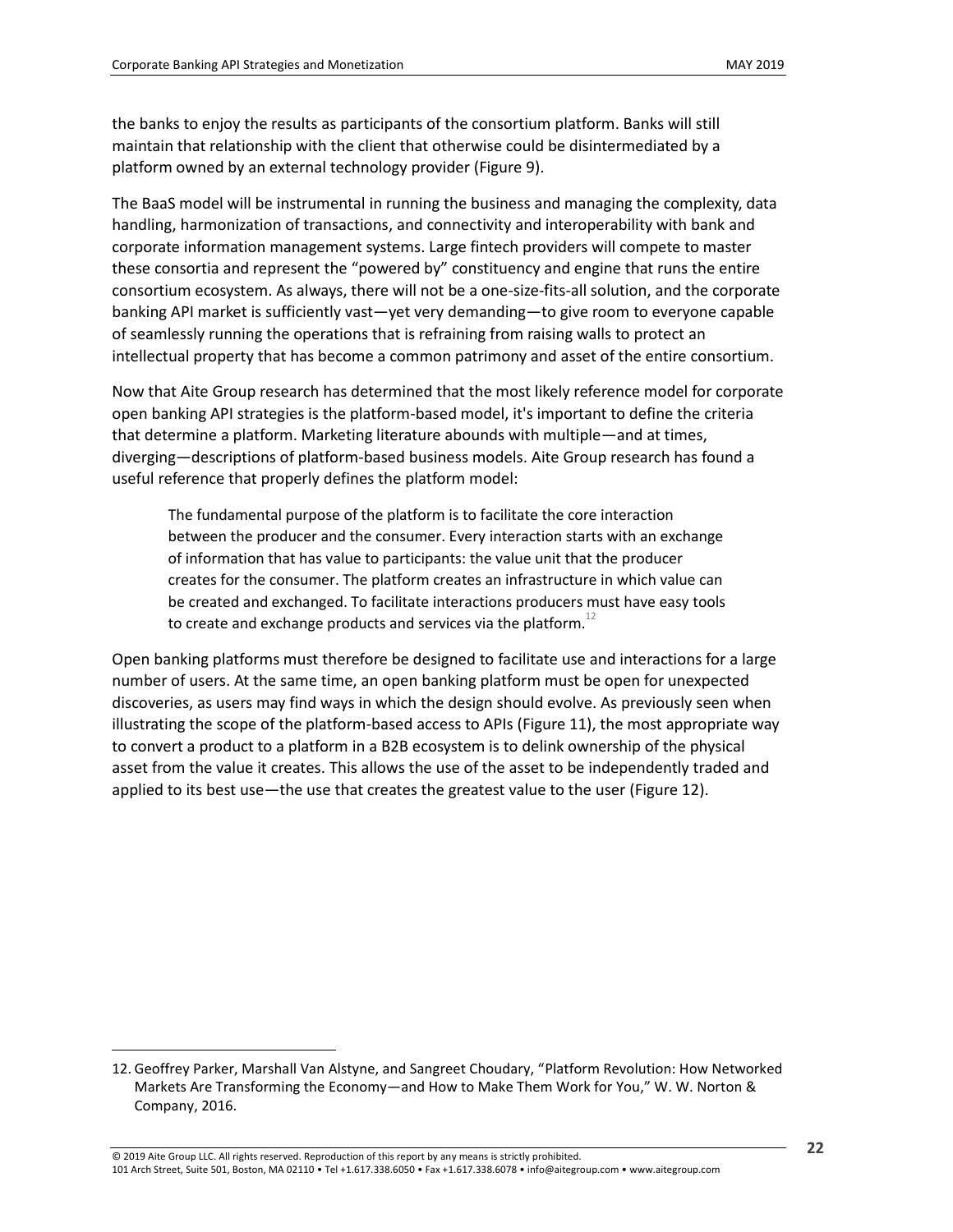

#### <span id="page-23-0"></span>**Figure 12: The Platform Model**

*Source: Aite Group, based on "Platform Revolution: How Networked Markets Are Transforming the Economy—and How to Make Them Work for You"*

In a bank consortium configuration, the assets are represented by the banking products, which are accessed through the open APIs that the participating banks have harmonized using common standards. In handling payments, for instance, there's no added value, and it's too costly for an industry that has not changed for the past 100 years. So there's willingness to push for standardization in a bid to streamline costs. Consortium banks will compete by offering products and services freely accessible by users that can move within the platform governed and maintained by the consortium. The consortium is made up of the banks that will, somehow, keep the contact and the UIX with clients.

It is foreseeable that when the platform opens and all of its participating banks begin offering their products and services, the corporate users will prefer to keep working with those financial institutions that have been their main business partners. Banks can therefore be confident that by joining the consortium and releasing the captive one-to-one UIX with the corporate client, they will not lose the business relationship with that client. They will, instead, escalate the UIX to a higher level of interaction, thanks to the broader use of resources available in the platform community.

A consortium-based open banking platform brings another positive consequence to the participating parties: the user, who has been enabled to view the products and services exposed by the common-standard APIs of the various consortium banks (Figure 11), might be presented with interesting propositions from banks that were not part of its relationship pool prior to the creation of the consortium platform. This will require consortium banks to be competitive in terms of product pricing, risk pricing, market coverage, time to market, and delivery capabilities. The loss of the captive relationship with the client is counterbalanced in the platform-based ecosystem by the access to a wider community and network of prospective clients that are free to select and test new propositions and new services via the exposed APIs. Clients have one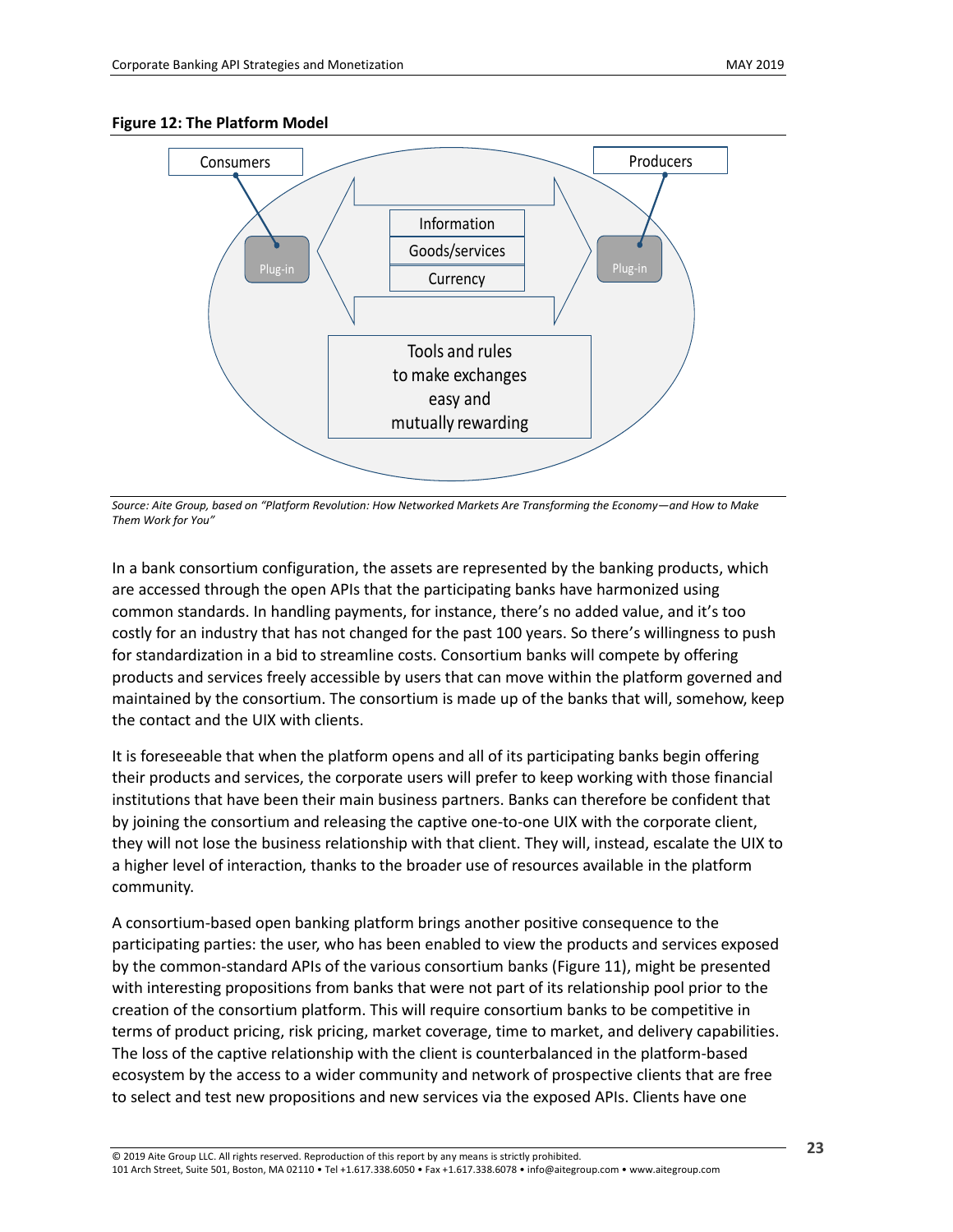single point of easy access, controlled by the consortium, and indirectly by each participating bank. The corporate clients are free to engage with any bank given that the products and services have been decoupled from the proprietary channels and user interfaces.

Via the common APIs, clients are able to access, experience, and benefit from the key functionalities, the best-of-breed features, and the range and depth of capabilities that each bank offers to fulfill the client's business requirements in that particular circumstance, or for a particular business need. It is not unlikely that open APIs will create a plug-and-play market of applications that will be accessed, consumed, and released just like a vehicle is accessed, consumed, and released in Uber.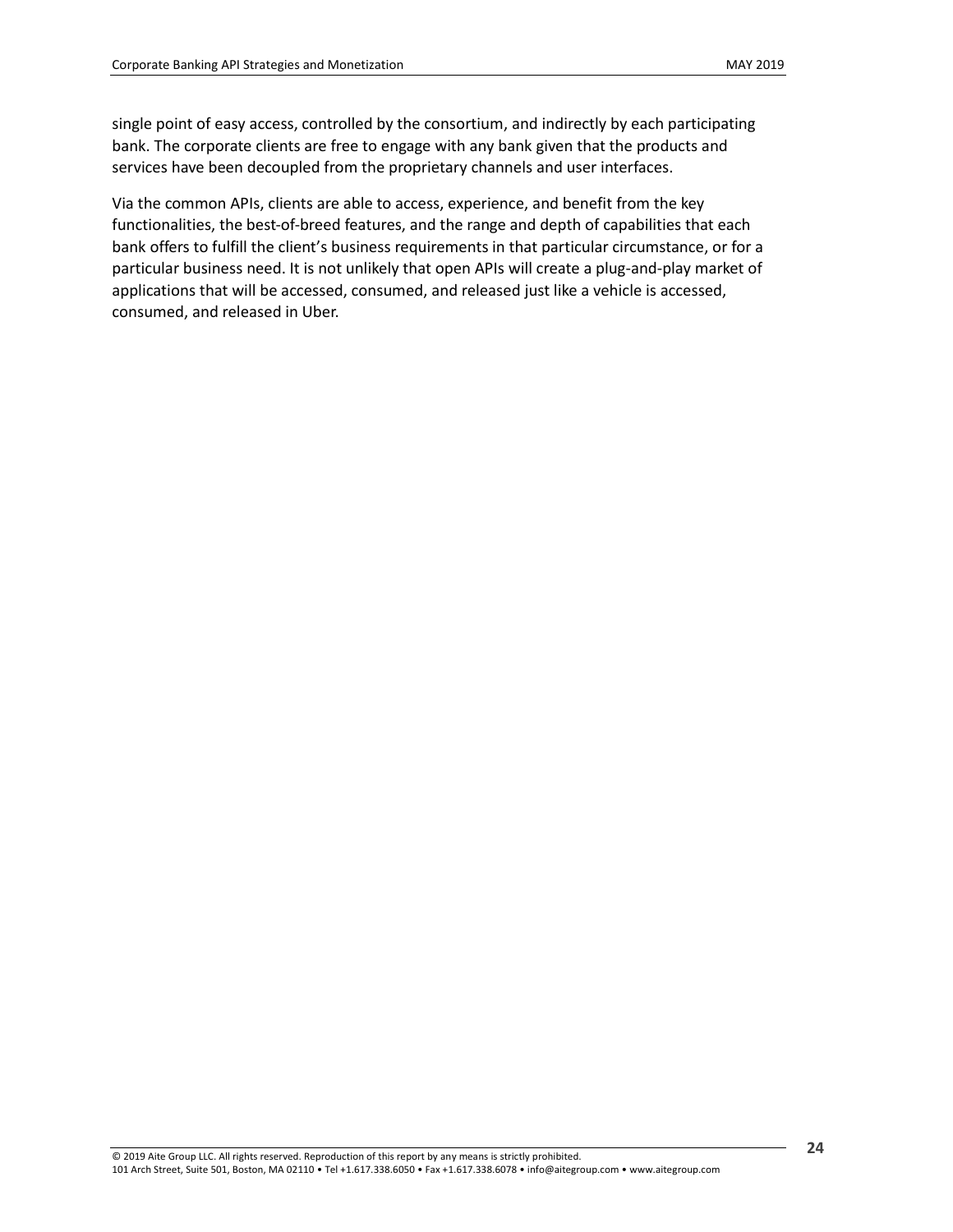# <span id="page-25-0"></span>**MONETIZATION STRATEGIES FOR CORPORATE BANKING APIS**

All of this brings us to the real question: How can consortium banks monetize the value created through an open API platform? The basic rule of engagement for any platform monetization model is to charge users once the deal on the platform is completed, not when they join. Users must be charged only once they get the value (i.e., the product or the service) they need.

Monetization structures are already functioning when banks collaborate with their fintech counterparts. By providing access to data and insight—for instance, regarding nonpayment account data for loans, mortgages or savings, standing orders, and direct debit mandates—banks can charge fintech developers for it. The data could also be provided more frequently at an additional charge, e.g., balance updates for cash management provided hourly or each time the balance changes (Figure 13).

### <span id="page-25-1"></span>**Figure 13: Monetizing APIs**



*Source: Deutsche Postbank*

The arrow at the far right in Figure 13 appears optimistic considering the feedback received by interviewed banks. Charging corporate clients is more difficult to finalize. Banks find it difficult to justify charging implementation fees, monthly maintenance fees, subscription fees, or a fee for every call (including nonmonetary calls) to their corporate clients, so they might consider it a "cost of doing business." If bank platforms intend to offer free pricing as part of their strategy, they must ensure that the value they create and monetize is fully controlled by the platform: The consortium governance structure must ensure that people do not start the interaction on the platform and then use other systems of interaction. Participating banks must adhere to strict rules of conduct, and tight control mechanisms must be put in place to avoid any temptation to deviate from the norm.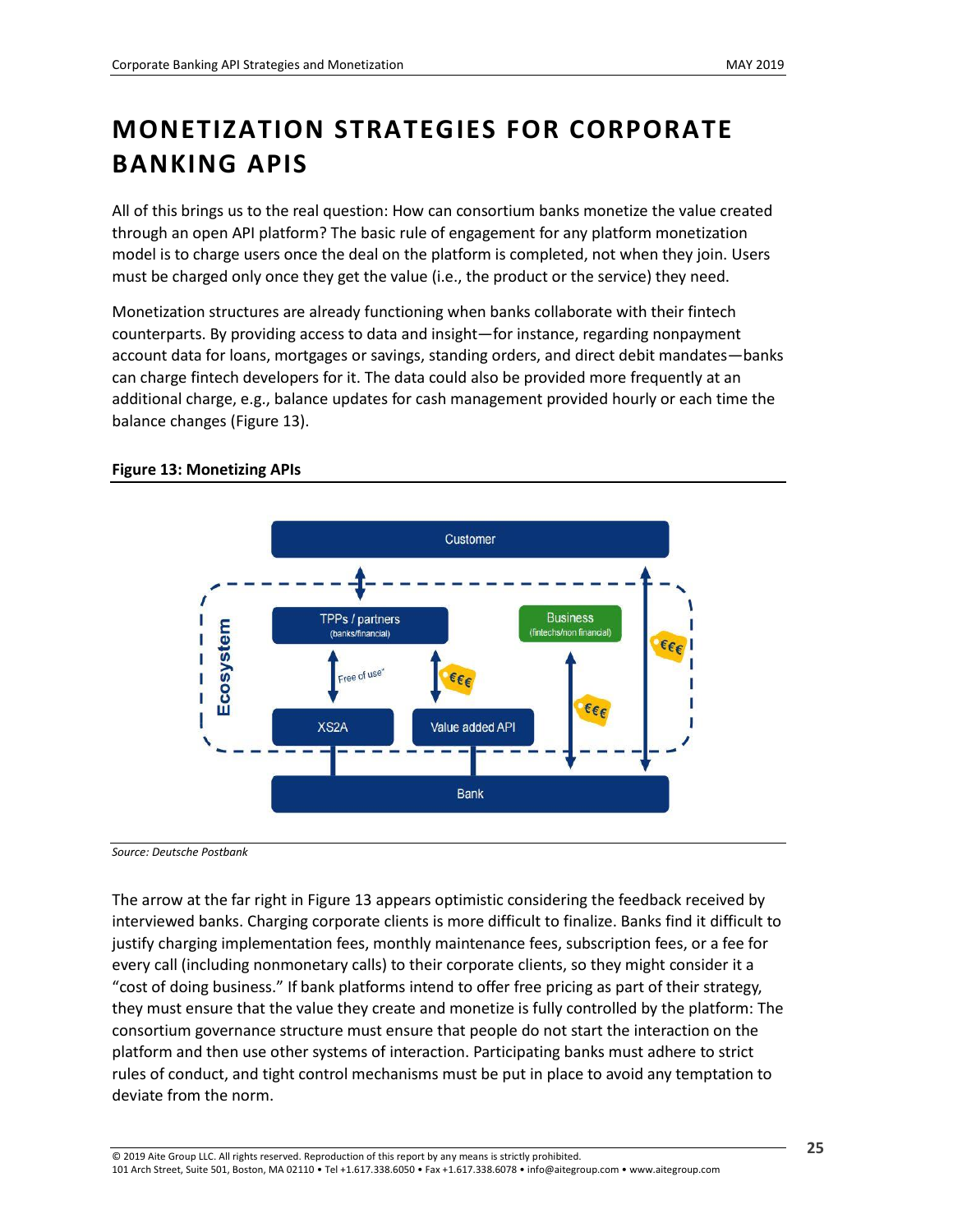Corporate users accept to be charged when they get value on the consortium platform, and the notion of value may take different configurations in a platform-based model. While, in general, corporate users don't want to pay a ticket to enter the platform, for some the fact that they become part of a broader—and previously inaccessible—community may already bring value that they will pay for. One important element of any platform configuration is that it enables the exchange of value between producers on one side and consumers on the other. To exchange value, both parties use tools created, maintained, and made easily accessible by the platform. The value of the platform is fully leveraged when the consumers become producers and vice versa.

Banks have the opportunity to leverage the "landing page" characteristics that a platform offers to visitors that want to consume the banks' services. All banks have a large commercial network in their core market, so a platform represents a significant distribution channel in each local market. A well-engineered consortium platform architecture offers features and tools that enable visiting consumers to develop their own applications on top of the consortium bank's APIs. This enables banks—each one adopting its own sales model—to develop and leverage their API catalogs to generate new lines of business and to provide a new service. While the producers are the banks and the fintech partners develop programs and applications by accessing the APIs and the tools made available by the consortium, soon banks will be joined by corporate clients.

These corporate producers will be charged a fee because they are accessing a community or a market that will use their solutions to exchange goods and service transactions on the platform. The opportunity and tools to consume APIs to produce new applications that the consortium platform offers to corporate clients may justify the request to apply a charge fee.

Based on these findings, a short list of potential monetary sources that banks can charge to corporate producer clients follows:

- Providing data access to lending applications that can trigger "pay later" capabilities
- Selling identity verification as a byproduct of Know Your Customer (KYC) processing (car rental services may be candidate clients)
- Exposing rules, conditions, and protocols for payments transactions
- Offering best FX commission fees for faster and cheaper execution of cross-border payments
- Giving free APIs and charging for the product accessed via the API—fees for transactions handling services (e.g., payments) risk to be cannibalized by APIaccessible services so the value to monetize moves from the channel to the services accessed via that channel

A monetization scheme that goes beyond the "usual suspects" and that is applicable to both consumers and producers—which means all participating banks, fintech providers, and corporate clients—is based on the acknowledgment that the consortium makes an available mechanism that enhances the quality of the interactions. These are also called "curation" mechanisms. In an open banking platform, these might be represented by harmonized KYC procedures, fraud detection algorithms, or anti-money-laundering mechanisms. The trade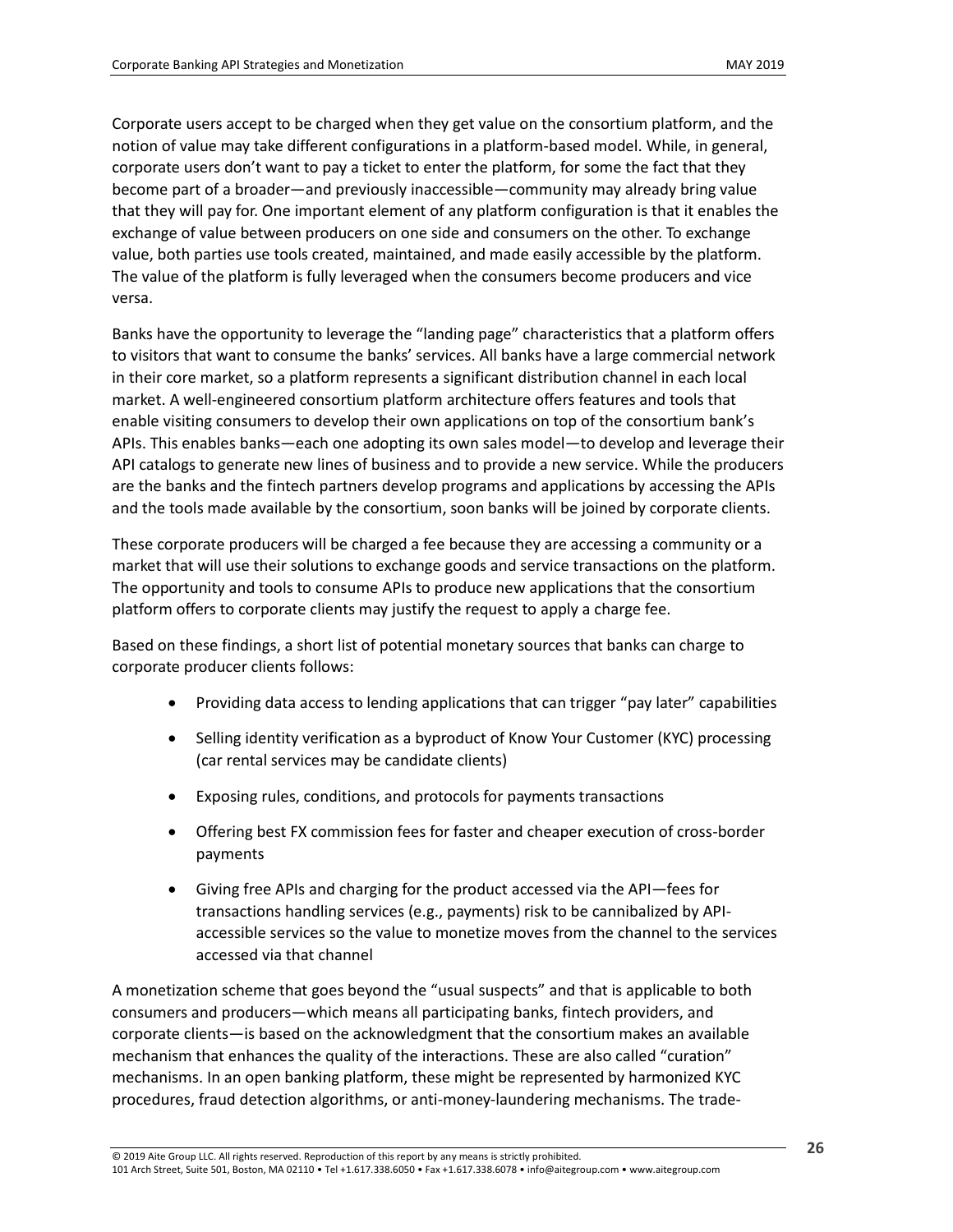finance-consortium-based platform we.trade offers a good example of this: Consumers join the platform through sophisticated and well-functioning curation mechanisms while producers create new applications by consuming the consortium's open APIs. This justifies charging a platform fee, and the consortium may further evolve to form an independent legal entity with its own business model and revenue sources that go beyond the members' participation fees. With member banks becoming shareholders of this new entity, the consortium company becomes a services utility. In that case, licensing fees from the blockchain platform are not seen as enough of a source of revenue for the banks. Shareholders will be happy to support up to a certain point, but they expect a fair return for their invested resources. The business entity has to, therefore, become profitable and continue growing its performance. The members' compensation derives from the additional business value added to their existing business portfolio.

Despite difficulties in finding the right monetization model, banks are already gaining value from APIs in terms of cost reduction and improved efficiency. Banks monetize the development of APIs using them to reduce operational costs, build one use multiple times, and leverage the adoption of microservices that can be "consumed" by traditionally siloed software suites in the back office. Cost reduction is the business case for APIs.

One last caveat is that the market does not need to be fully "API-ed"—for the lack of a better word. Aite Group has found that some banks have taken complaints from their corporate clients for pushing the digital agenda too much. Technology innovation is exciting and must be followed to understand its dynamics and potential outcomes, but not to the point that its supporters build solutions before the problem of the potential client is fully known.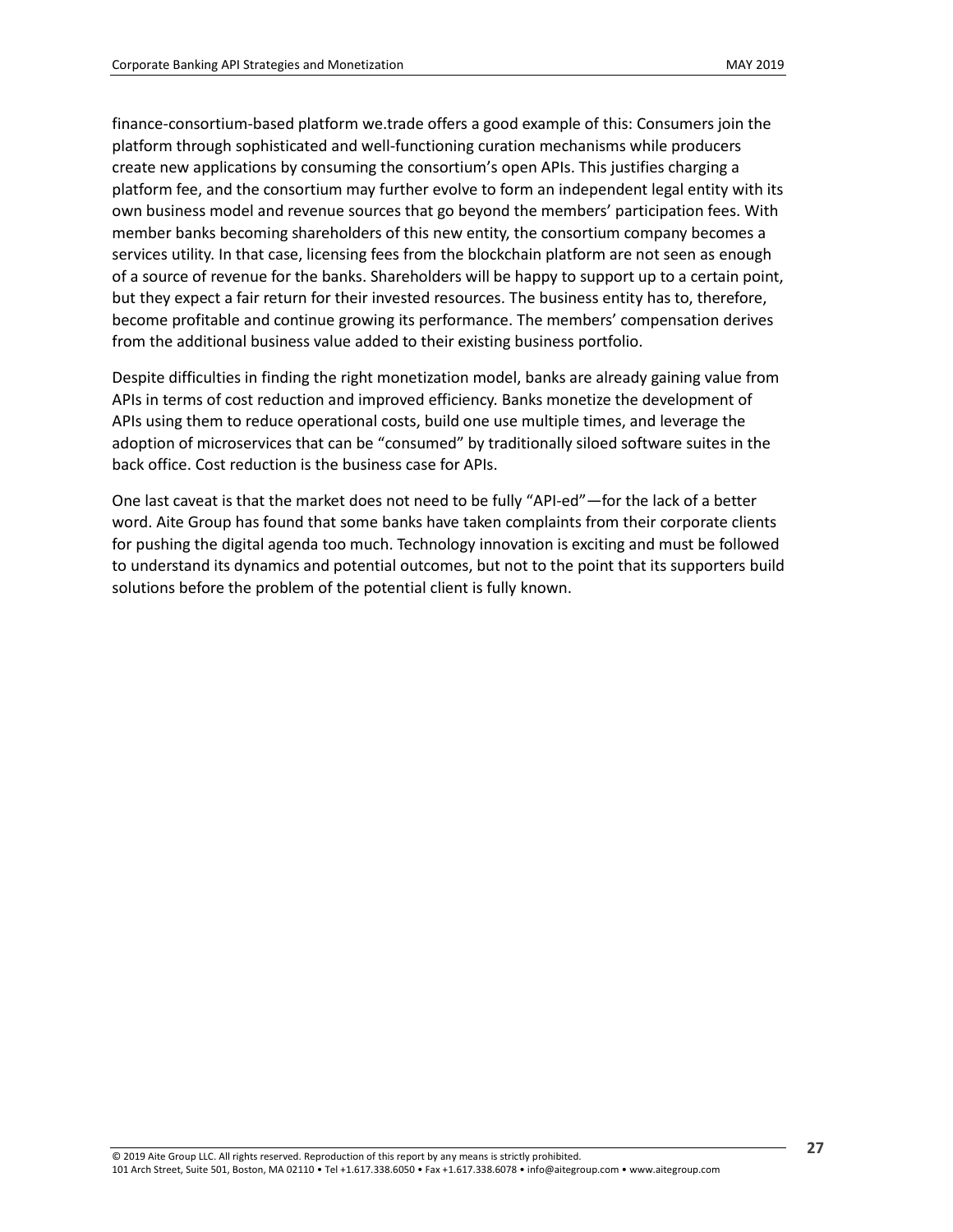### <span id="page-28-0"></span>**CONCLUSION**

#### **Banks:**

- APIs quickly expose the inner complexity of the bank. Adapt the operating model in your bank to support APIs rather than following the way you have traditionally managed banking channels.
- Find the appropriate "countermeasures" to the BaaS model to avoid losing the interaction with clients. Treasurers will find it normal—and the only available option—to access banking services through third-party providers instead of through their own banks.
- Partner in consortia-based platforms to harmonize the different legacy and proprietary API standards and regain collective control of the business relationship with the clients, which is now at risk.
- Immediately enable corporate clients to access the platform without any barriers. Consider that you are already gaining value from APIs in terms of cost reduction and improved efficiency.
- Don't try to API-enable everything.

#### **Fintech companies:**

- Develop BaaS architectures and compete by mastering these consortia and monetizing the "powered by" constituency engine that runs the entire consortium ecosystem.
- Refrain from raising "intellectual property" walls.
- Connect existing platforms to the same collaborative ecosystem of fintech providers, third parties, logistics providers, and regulatory bodies.
- Enable direct access to bank APIs through corporate ERP or the TMS.

#### **Corporate treasurers:**

- Watch—with attention and a positive attitude—API-based consortium platforms that allow you to move across bank services and applications in a more agile way, and that are totally agnostic about the system used to run the business.
- Consider that through a consortium platform, you become part of a broader—and previously inaccessible—community. This value may be worth paying a ticket to enter the platform.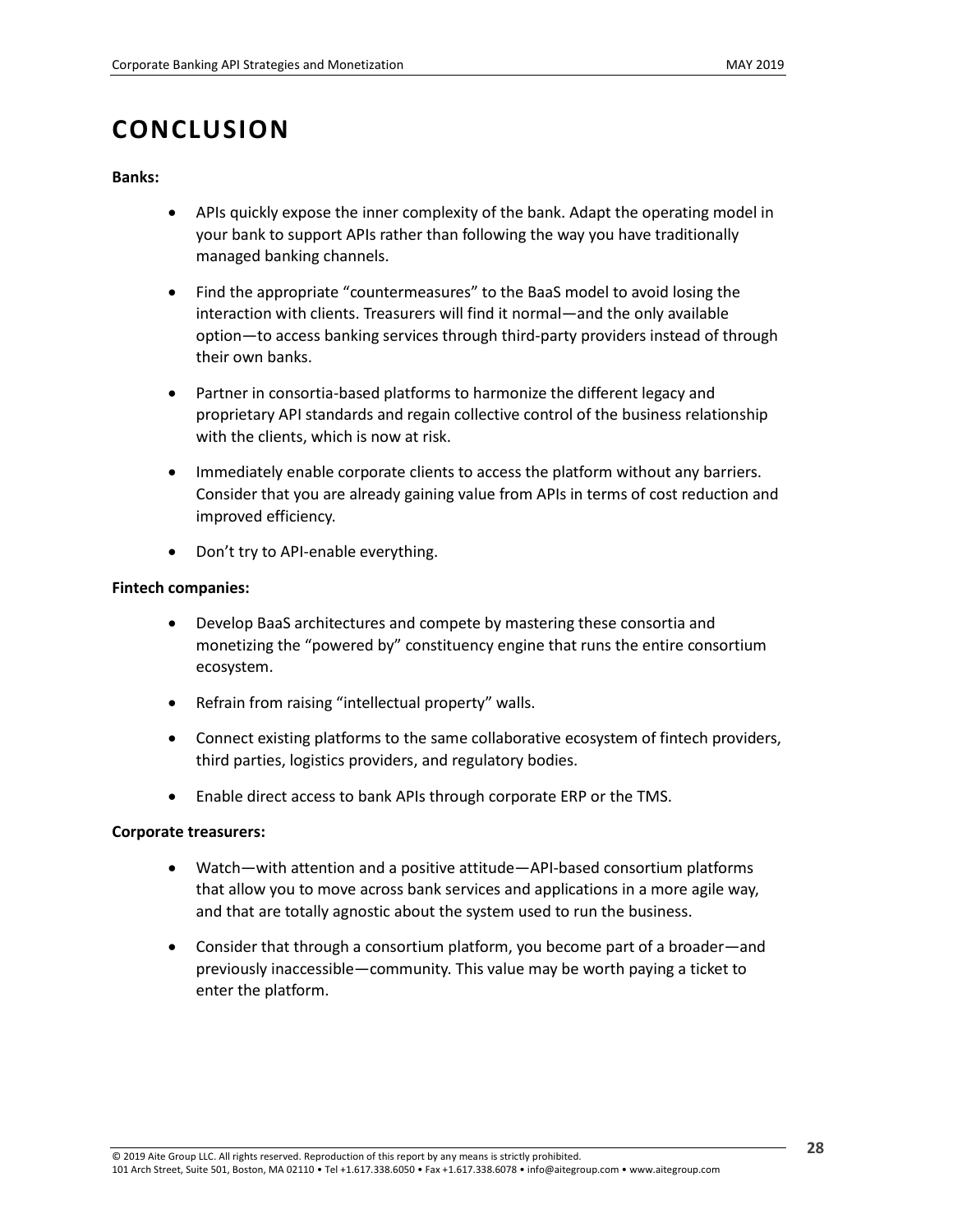# <span id="page-29-0"></span>**RELATED AITE GROUP RESEARCH**

*[Digital Transformation in the Eyes of the Corporate User: The Treasurer](https://aitegroup.com/report/digital-transformation-eyes-corporate-user-treasurer)*, November 2018.

*[Corporate Banking API Strategies](https://aitegroup.com/report/corporate-banking-api-strategies)*, May 2017.